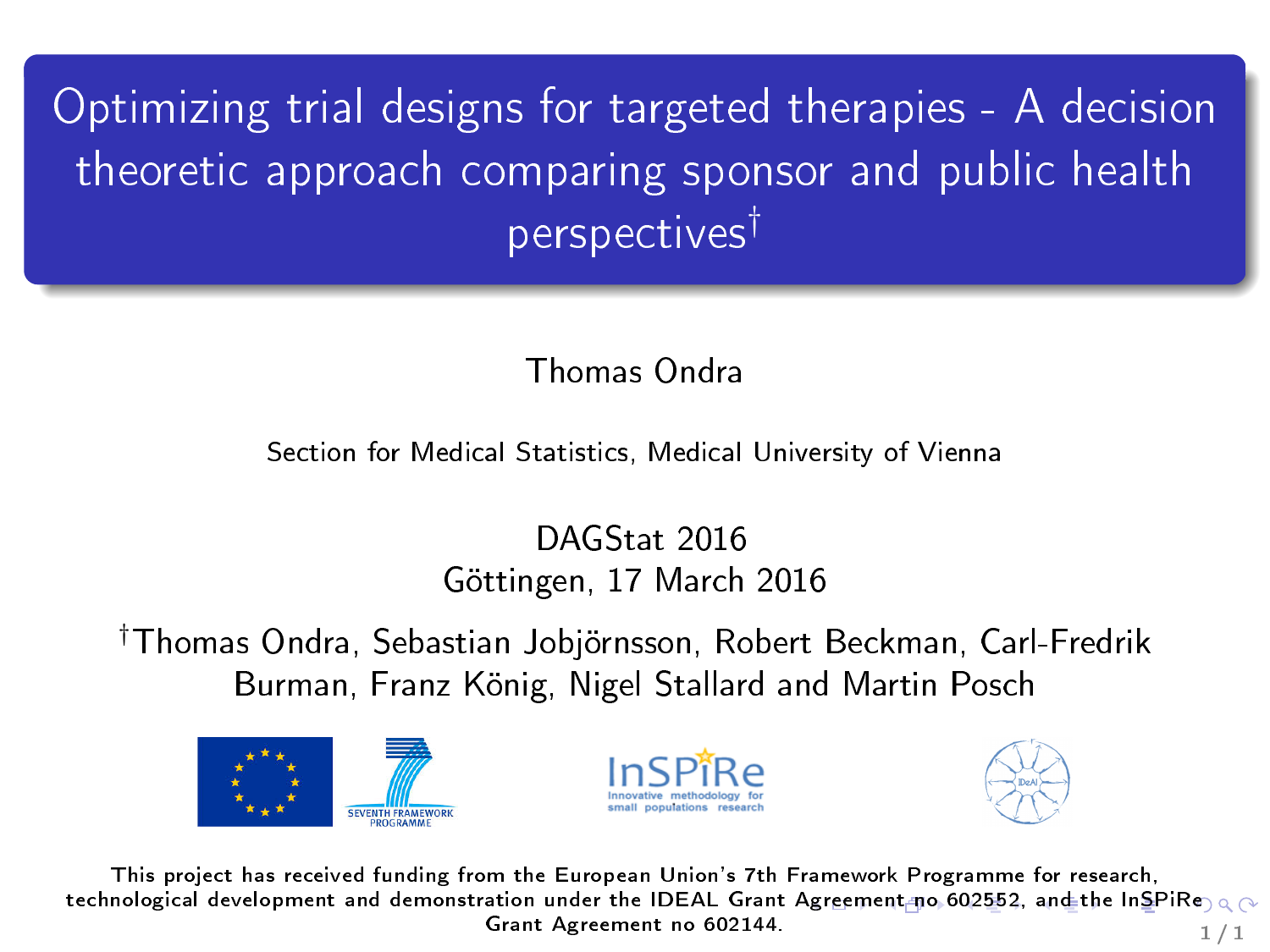

**OVerall treatment effect** 

$$
\delta_F = \lambda \delta_S + (1 - \lambda) \delta_{S'}
$$

where  $\lambda$  is the prevalence of subgroup S.

 $\bullet$  We assume  $\delta_{\mathcal{S}'} \leq \delta_{\mathcal{S}}$ .

Allows for investigating the hypotheses  $H_F : \delta_F \leq 0$  and  $H_S : \delta_S \leq 0$ .

2 / 1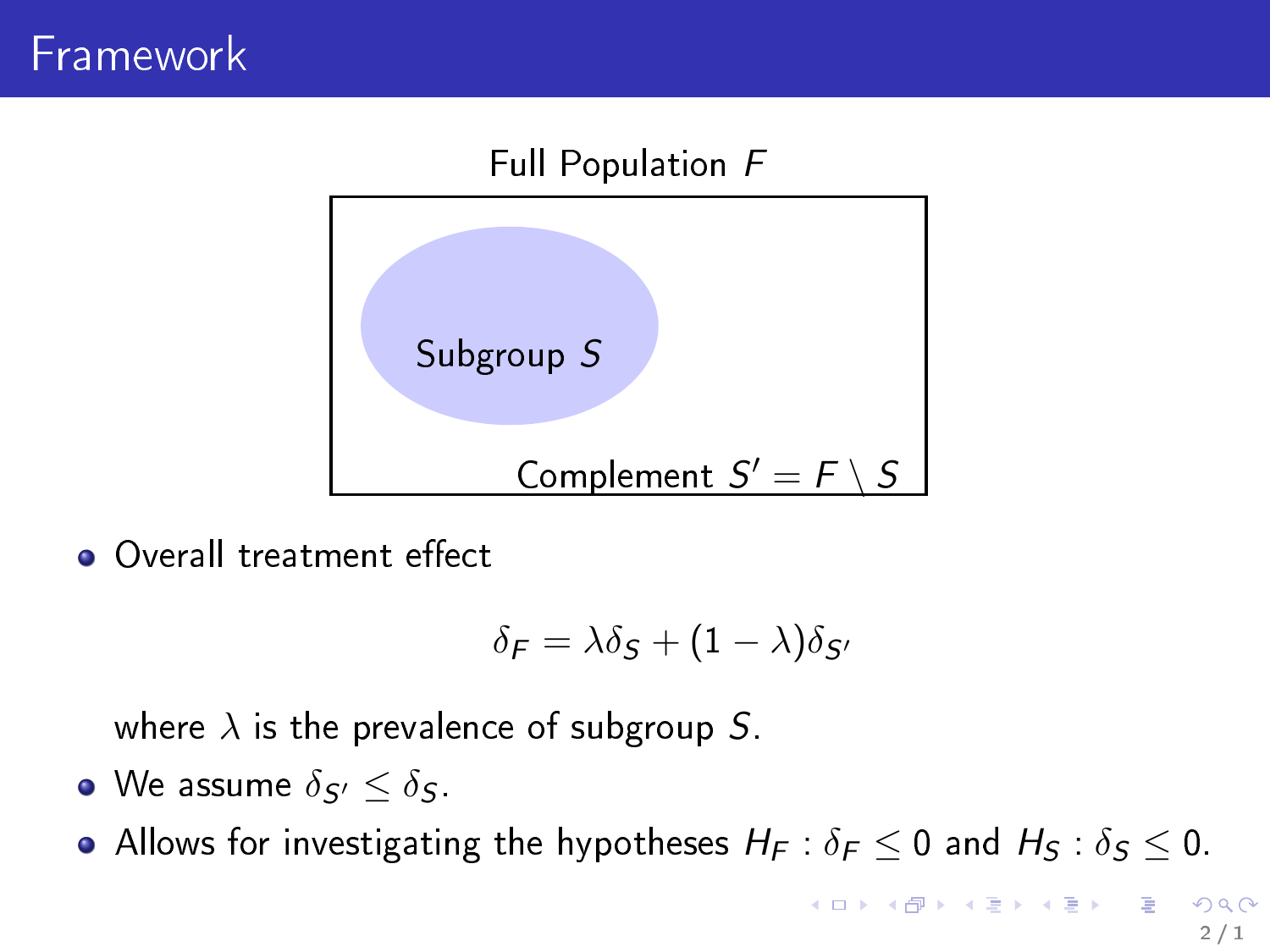# Classical, Stratification and Enrichment Design

Classical Design: Recruit from the full population F. No Biomarker is determined.

**Stratification Design:** Include patients of subgroup  $S$  (say Biomarker  $+)$ and patients from  $S'$  (Biomarker –). Stratify randomization by biomarker status.

Enrichment Design: Randomize only patients of subgroup S. Patients of the complement  $S'$  are excluded from the trial.

- $\bullet$  With the classical design one can test  $H_F$ .
- With the stratification design one can test  $H<sub>S</sub>$  and  $H<sub>F</sub>$ .
- With the enrichment design one can test  $H_S$ , i.e., for a treatment effect in the subpopulation.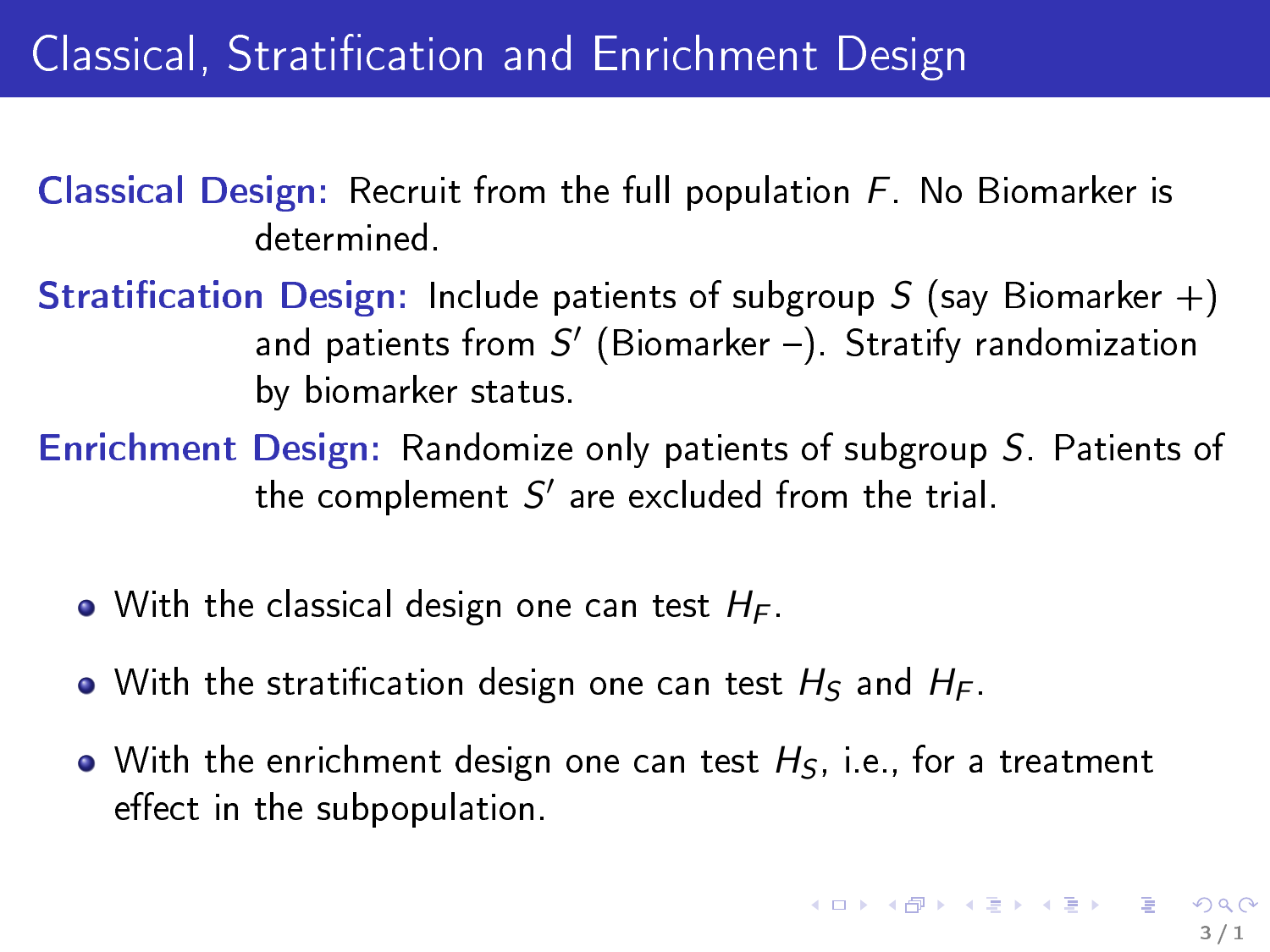Parallel group comparison of the means of normal distributions.

**Classical Design:** Test  $H_F$  with a z-test.

**Stratification Design:** Test  $H_S$  and  $H_F$  with closed Spiessens-Debois test at levels  $\alpha_S, \alpha_F$  (see Spiessens and Debois (2010)).

- **•** If one hypothesis is rejected the other is tested at full level  $\alpha$ .
- $\bullet$  To reject  $H_F$  in addition to the multiple test we require for fixed consistency parameters  $\tau_S, \tau_{S'}$  that  $p_S < \tau_S$ and  $p_{\varsigma}$   $<$   $\tau_{\varsigma}$ .

Enrichment Design: Test  $H_S$  with a z-test.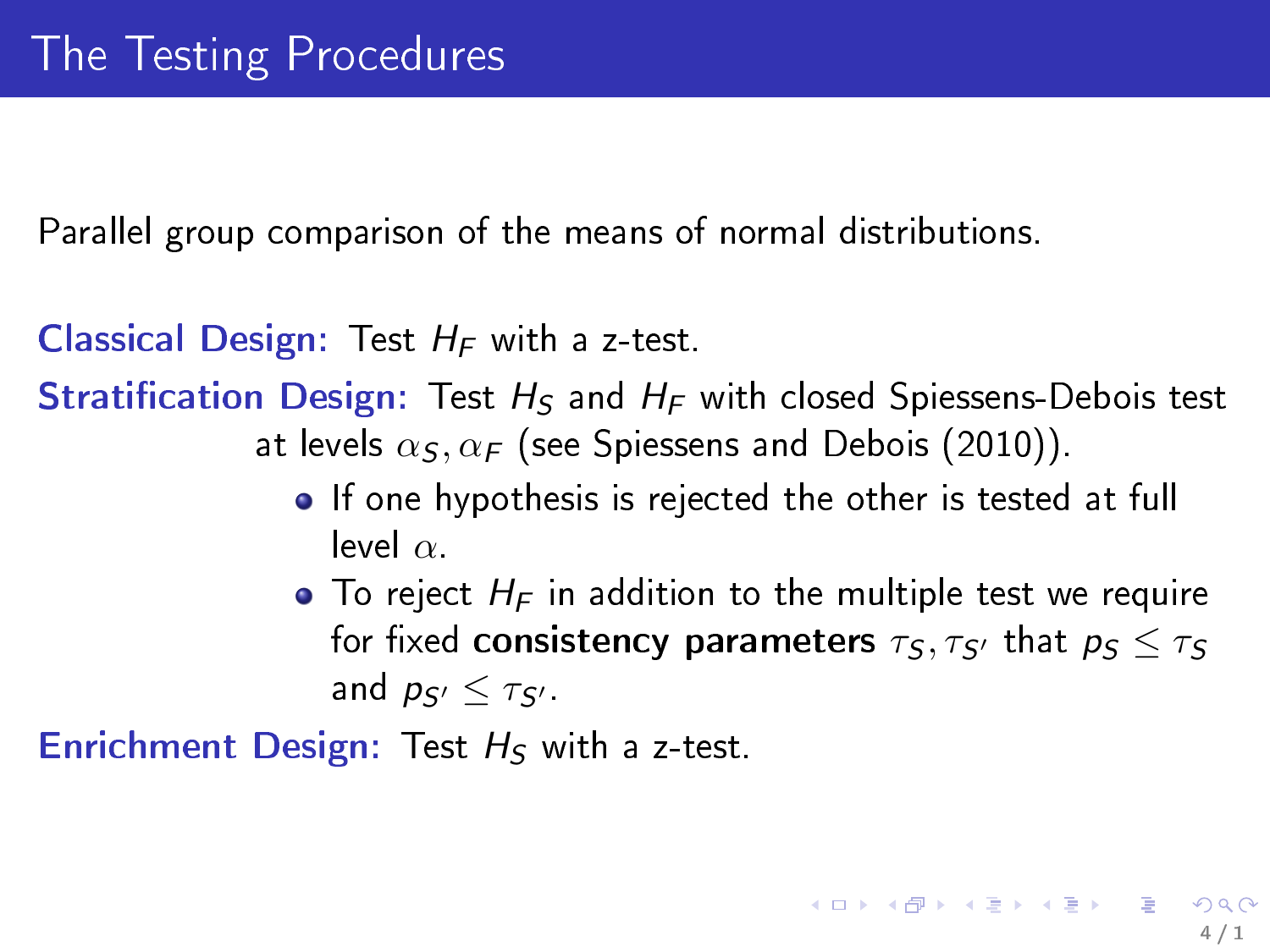- $\bullet$  When is it beneficial to include the biomarker into the clinical trial, i.e. which type of design (Classical Design/Stratified Design/Enrichment Design) to choose?
- Which sample size?
- Which significance levels  $\alpha_F$  and  $\alpha_S$  for  $H_F$  and  $H_S$  in the weighted multiple test for the stratied design are optimal?

We apply a utility based approach, see e.g. Graf et al. (2015); Beckman et al. (2011), to model the expected utilities of a particular trial design from a sponsor's and a public health view.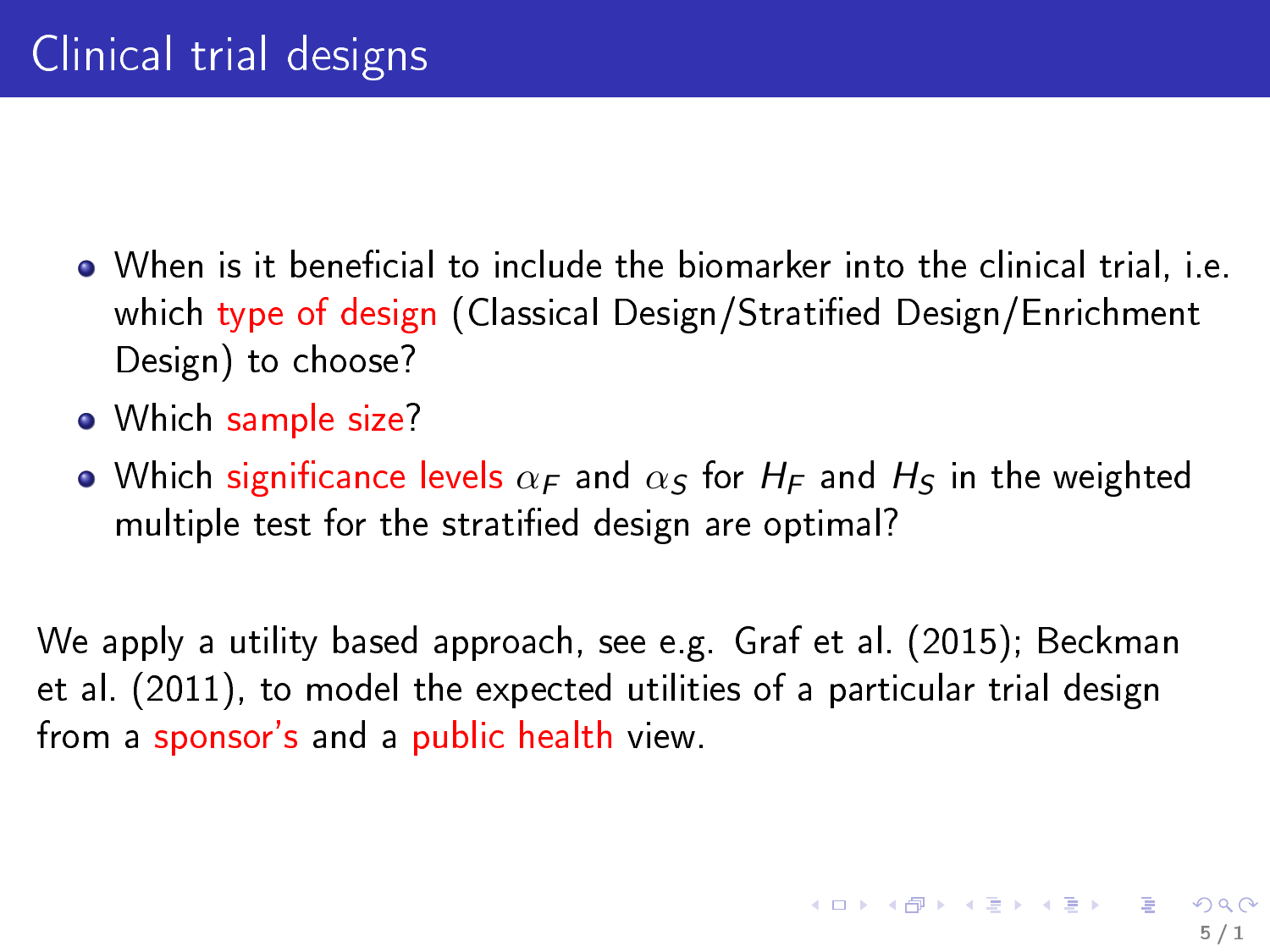$$
U(d) = -C(d) + \begin{cases} \varphi_{F,d} & \text{if } \psi_{F,d} = 1 \\ \varphi_{S,d} & \text{if } \psi_{F,d} = 0 \text{ and } \psi_{S,d} = 1 \\ 0 & \text{if } \psi_{F,d} = 0 \text{ and } \psi_{S,d} = 0 \end{cases}
$$

6 / 1

KORK@RKERKER E 1990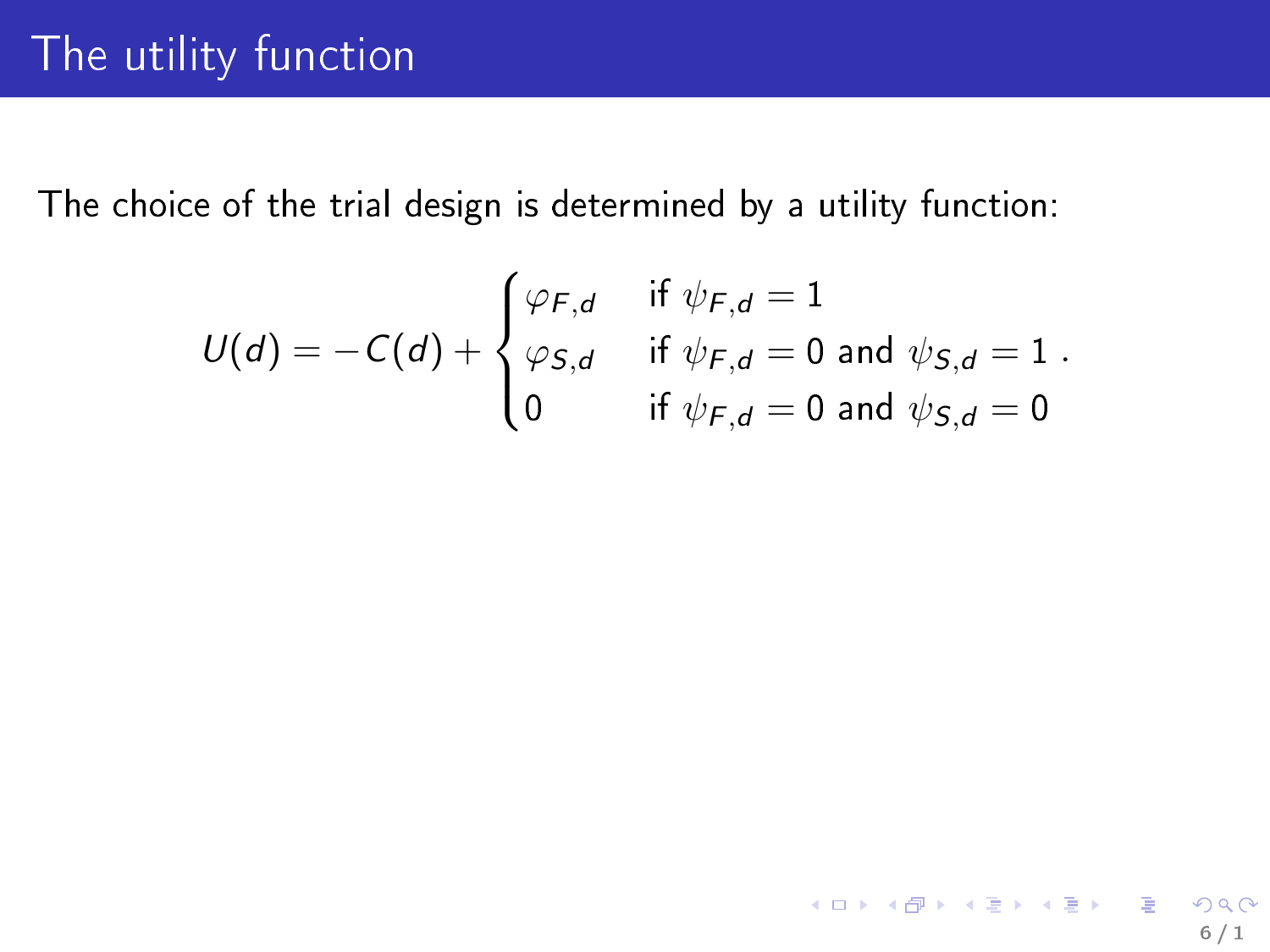$$
U(d) = -C(d) + \begin{cases} \varphi_{F,d} & \text{if } \psi_{F,d} = 1 \\ \varphi_{S,d} & \text{if } \psi_{F,d} = 0 \text{ and } \psi_{S,d} = 1 \\ 0 & \text{if } \psi_{F,d} = 0 \text{ and } \psi_{S,d} = 0 \end{cases}
$$

6 / 1

K ロ X x (@ X X 营 X X 营 X ) 를 → ⊙ Q (^

 $\bullet$   $C(d)$  cost for the trial.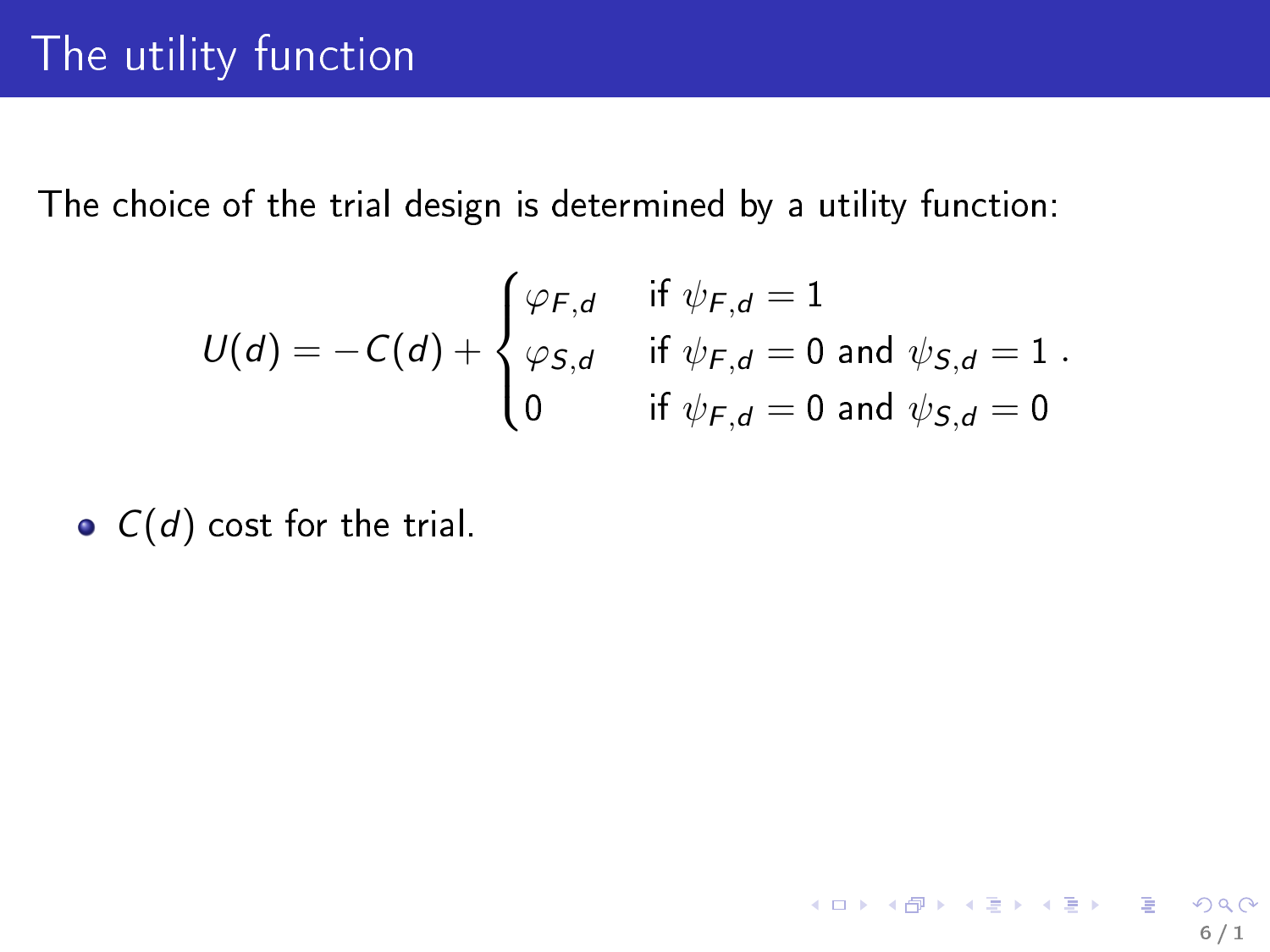$$
U(d) = -C(d) + \begin{cases} \varphi_{F,d} & \text{if } \psi_{F,d} = 1 \\ \varphi_{S,d} & \text{if } \psi_{F,d} = 0 \text{ and } \psi_{S,d} = 1 \\ 0 & \text{if } \psi_{F,d} = 0 \text{ and } \psi_{S,d} = 0 \end{cases}
$$

6 / 1

イロト 不優 ト 不重 ト 不重 トー 重

- $\bullet$   $C(d)$  cost for the trial.
- $\bullet \varphi_{F,d}$  reward if drug is licensed in F.
- $\bullet$   $\varphi$ <sub>S,d</sub> reward if drug is licensed in S only.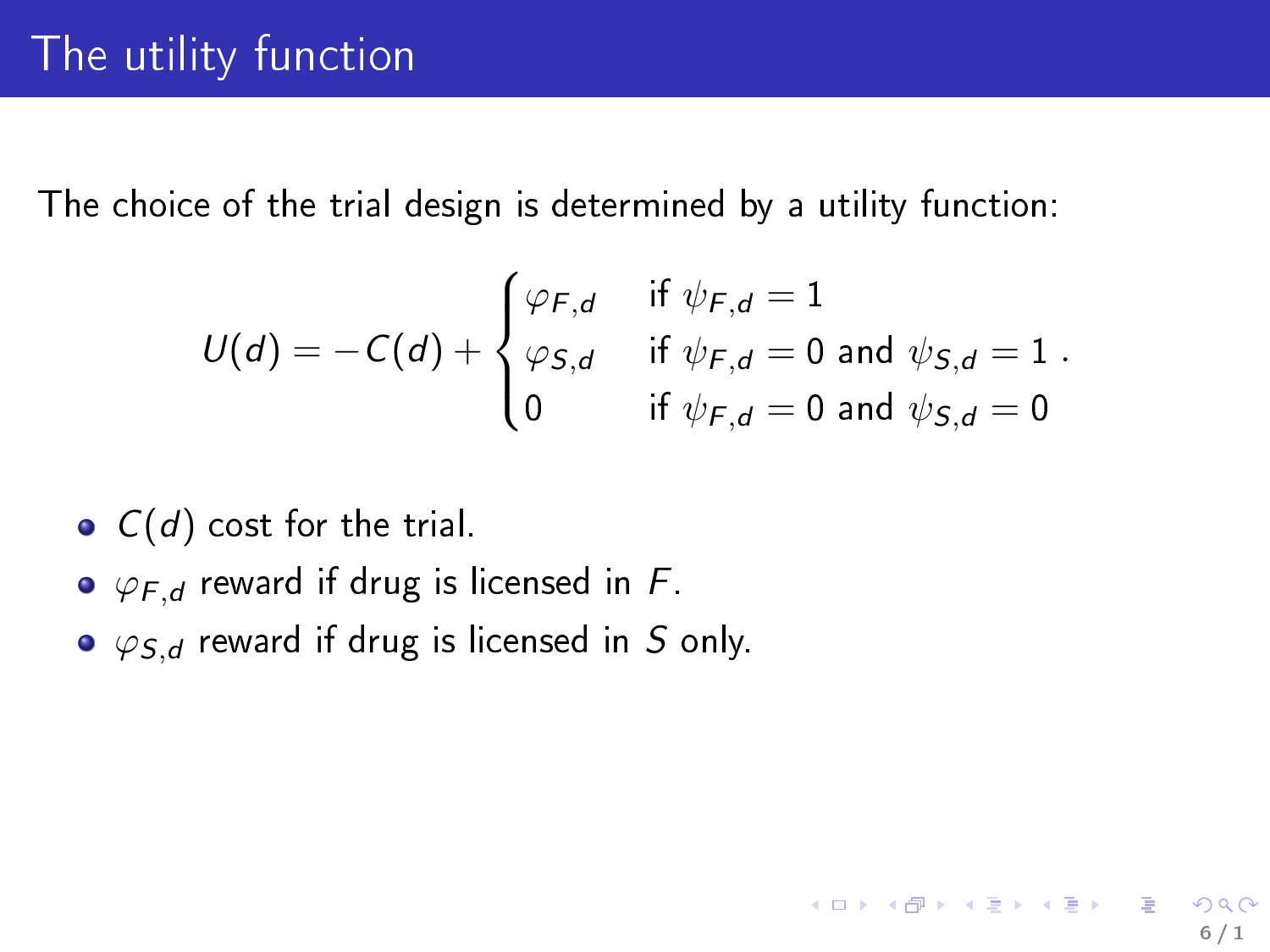$$
U(d) = -C(d) + \begin{cases} \varphi_{F,d} & \text{if } \psi_{F,d} = 1 \\ \varphi_{S,d} & \text{if } \psi_{F,d} = 0 \text{ and } \psi_{S,d} = 1 \\ 0 & \text{if } \psi_{F,d} = 0 \text{ and } \psi_{S,d} = 0 \end{cases}
$$

- $\bullet$   $C(d)$  cost for the trial.
- $\bullet \varphi_{F,d}$  reward if drug is licensed in F.
- $\bullet$   $\varphi$ <sub>S,d</sub> reward if drug is licensed in S only.
- $\bullet \psi_{F,d}$  and  $\psi_{S,d}$ : Decision functions of tests for  $H_F, H_S$ .

イロト 不優 ト 不重 ト 不重 トー 重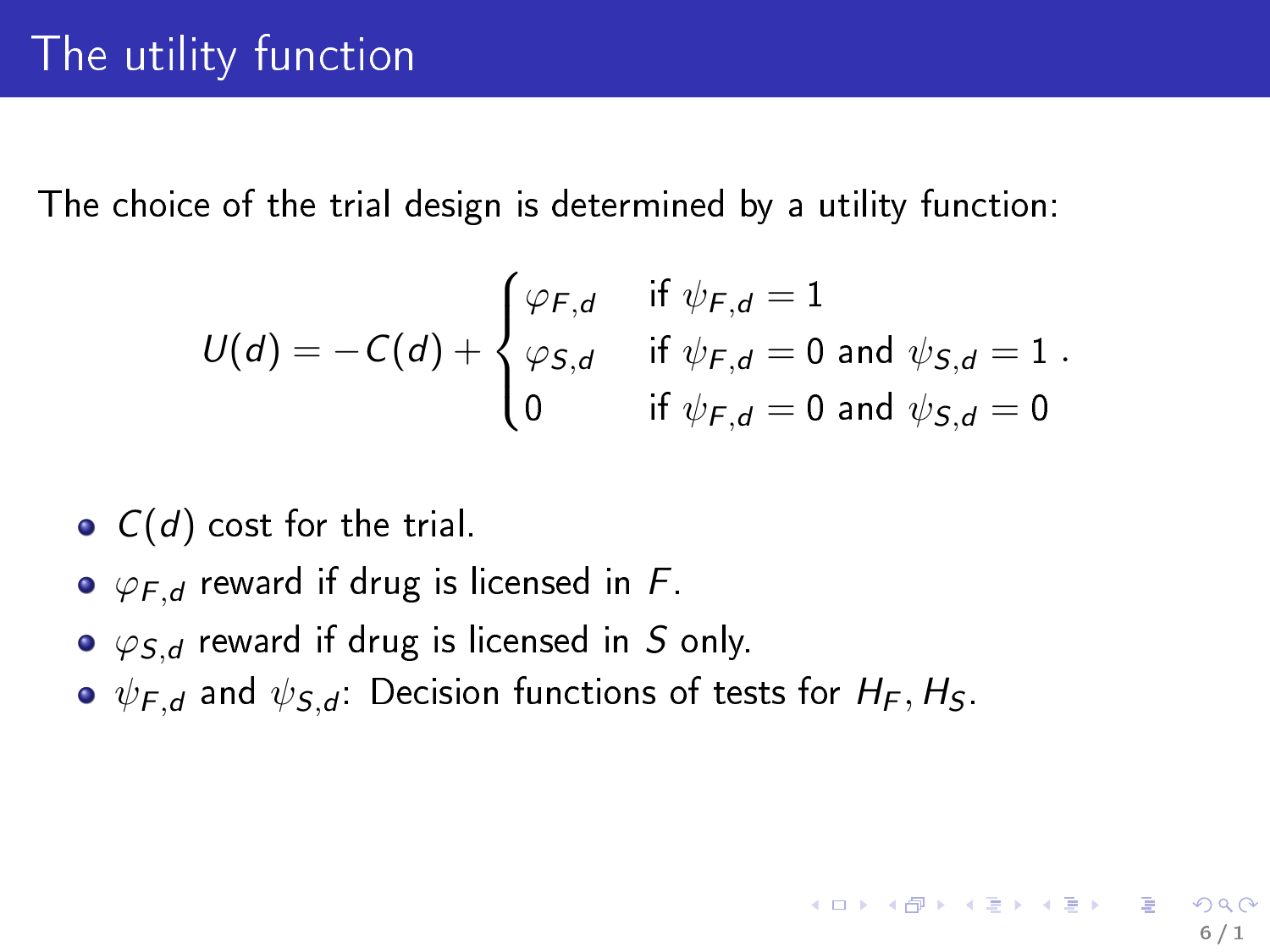$$
U(d) = -C(d) + \begin{cases} \varphi_{F,d} & \text{if } \psi_{F,d} = 1 \\ \varphi_{S,d} & \text{if } \psi_{F,d} = 0 \text{ and } \psi_{S,d} = 1 \\ 0 & \text{if } \psi_{F,d} = 0 \text{ and } \psi_{S,d} = 0 \end{cases}
$$

6 / 1

イロト 不優 ト 不重 ト 不重 トー 重

- $\bullet$   $C(d)$  cost for the trial.
- $\bullet \varphi_{F,d}$  reward if drug is licensed in F.
- $\bullet$   $\varphi$ <sub>S,d</sub> reward if drug is licensed in S only.
- $\bullet \psi_{F,d}$  and  $\psi_{S,d}$ : Decision functions of tests for  $H_F, H_S$ .
	- For Enrichment designs  $\psi_{F,d} = 0$ .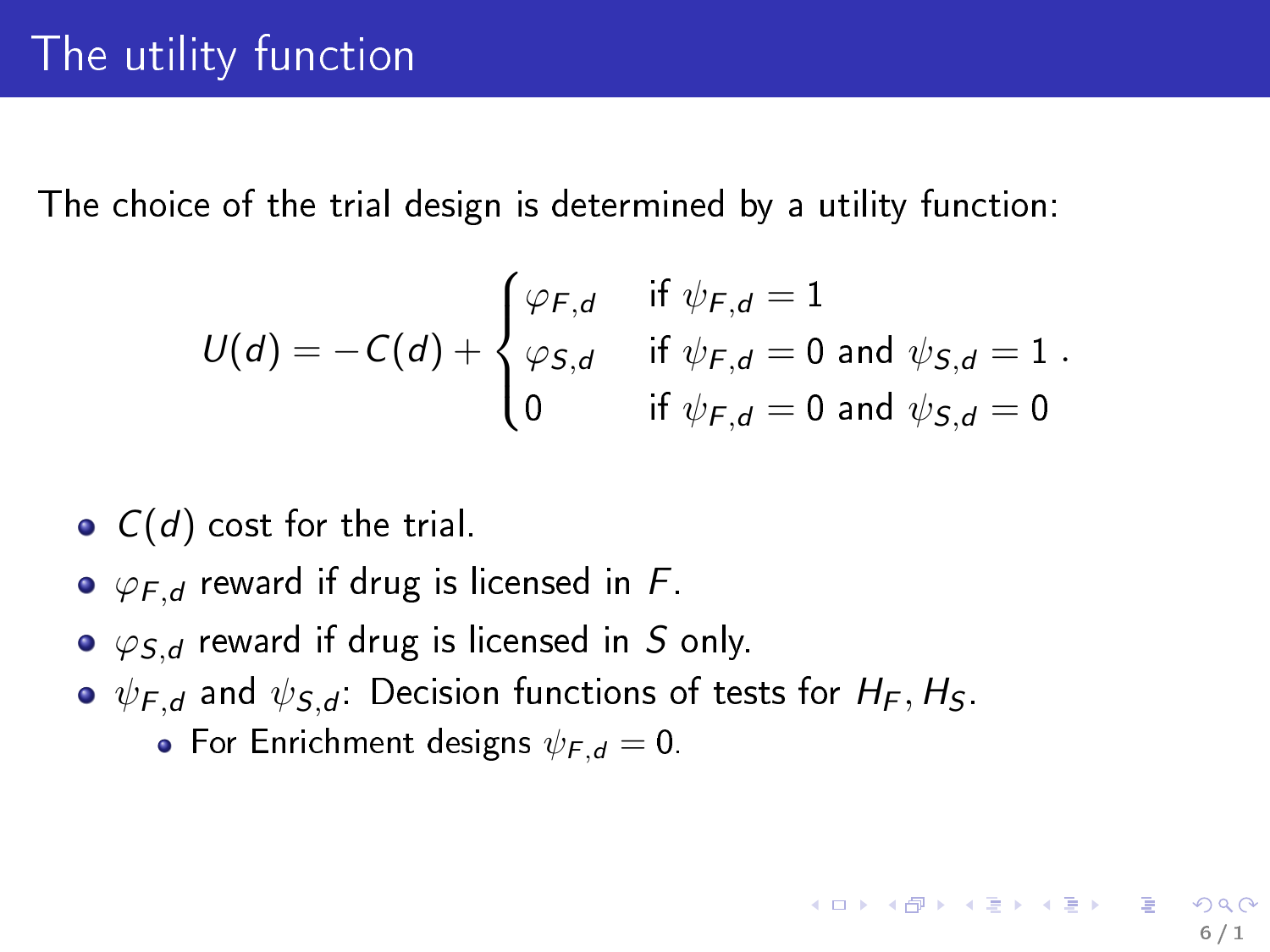$$
U(d) = -C(d) + \begin{cases} \varphi_{F,d} & \text{if } \psi_{F,d} = 1 \\ \varphi_{S,d} & \text{if } \psi_{F,d} = 0 \text{ and } \psi_{S,d} = 1 \\ 0 & \text{if } \psi_{F,d} = 0 \text{ and } \psi_{S,d} = 0 \end{cases}
$$

- $\bullet$   $C(d)$  cost for the trial.
- $\bullet \varphi_{F,d}$  reward if drug is licensed in F.
- $\bullet$   $\varphi$ <sub>S,d</sub> reward if drug is licensed in S only.
- $\bullet \psi_{F,d}$  and  $\psi_{S,d}$ : Decision functions of tests for  $H_F, H_S$ .
	- For Enrichment designs  $\psi_{F,d} = 0$ .
	- For Classical designs  $\psi_{S,d} = 0$ .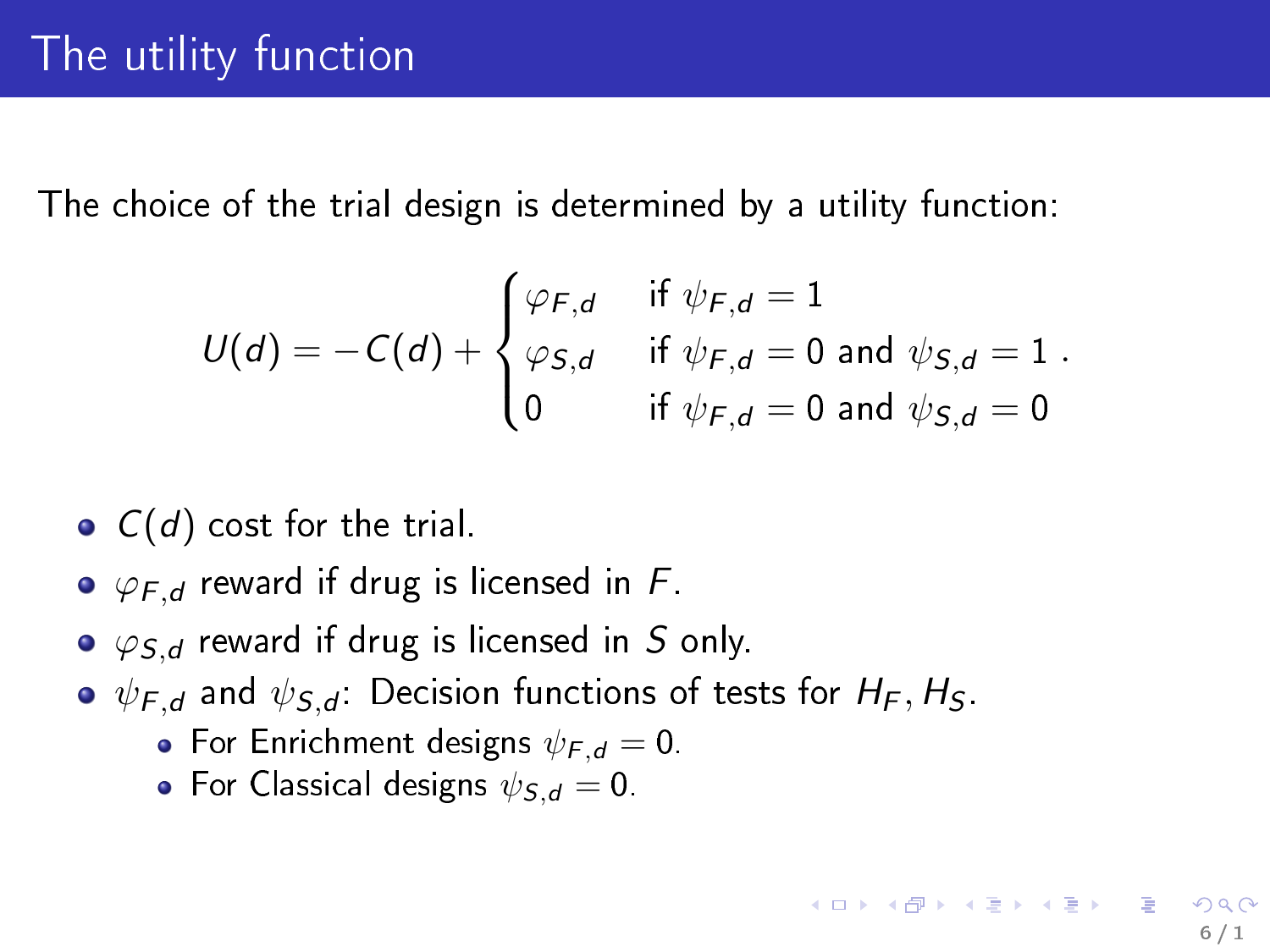### Sponsor view

$$
\varphi_{F,d} = N \cdot r_F \cdot (\hat{\delta}_{F,d} - \mu_F)^+
$$
  

$$
\varphi_{S,d} = \lambda \cdot N \cdot r_S \cdot (\hat{\delta}_{S,d} - \mu_S)^+
$$

7 / 1

イロト イ御ト イミト イミト ニミー りんぴ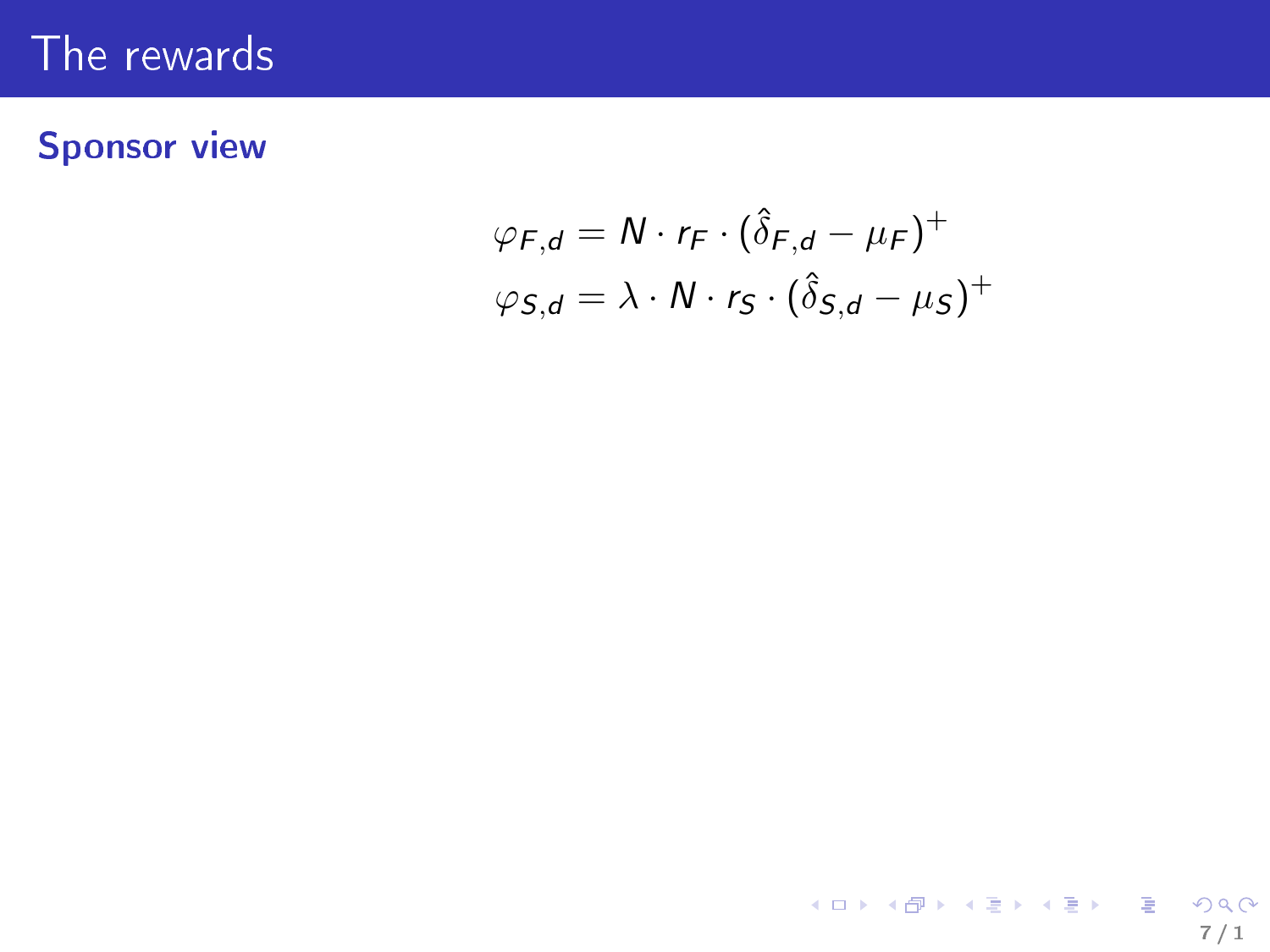### Sponsor view

$$
\varphi_{F,d} = N \cdot r_F \cdot (\hat{\delta}_{F,d} - \mu_F)^+
$$
  

$$
\varphi_{S,d} = \lambda \cdot N \cdot r_S \cdot (\hat{\delta}_{S,d} - \mu_S)^+
$$

 $\bullet$  N denotes the number of future patients (market size).

7 / 1

KORK@RKERKER E 1990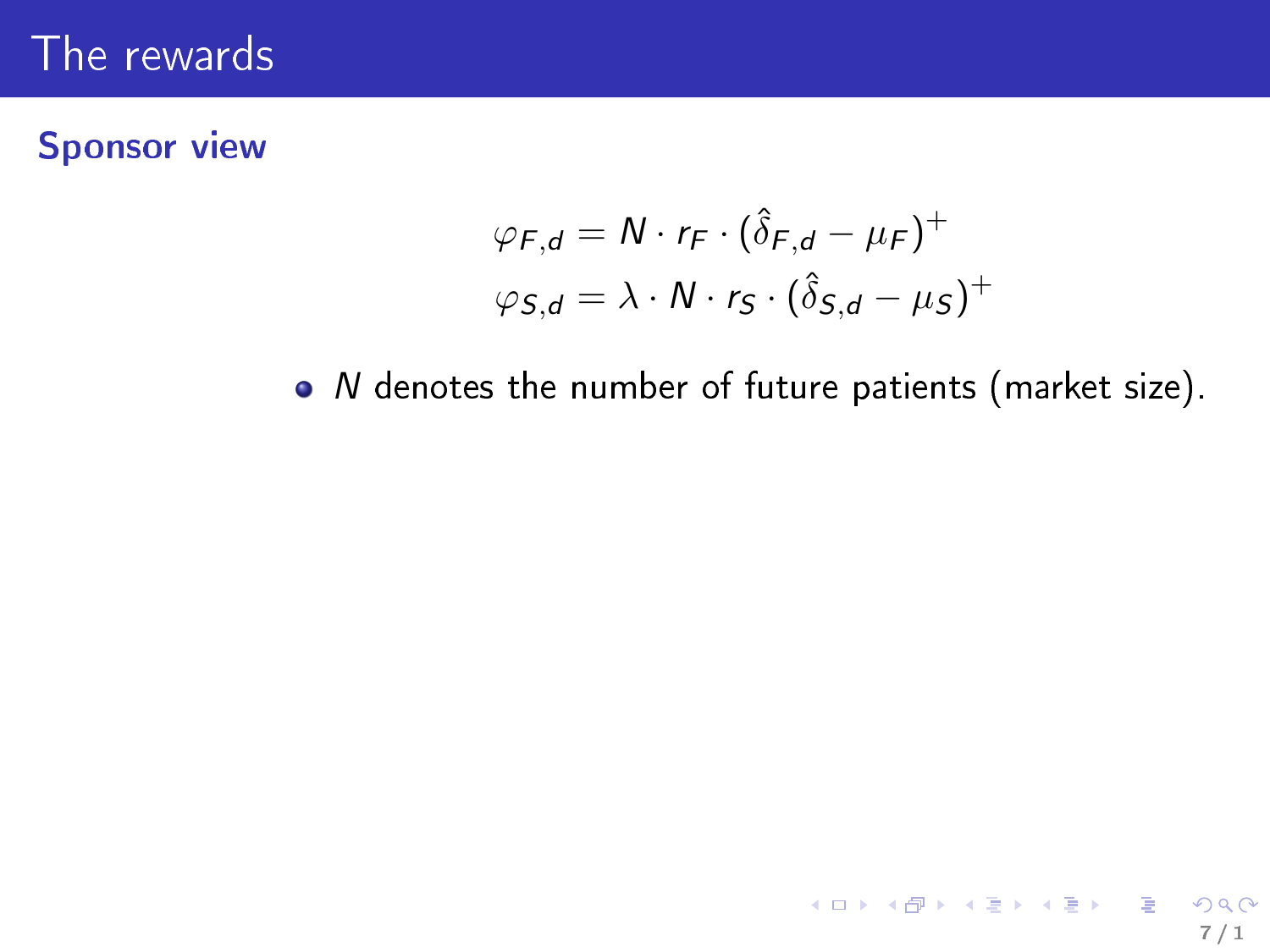#### Sponsor view

$$
\varphi_{F,d} = N \cdot r_F \cdot (\hat{\delta}_{F,d} - \mu_F)^+
$$
  

$$
\varphi_{S,d} = \lambda \cdot N \cdot r_S \cdot (\hat{\delta}_{S,d} - \mu_S)^+
$$

 $\bullet$  N denotes the number of future patients (market size).  $\bullet$   $r_F$ ,  $r_S$  are revenue parameters.

7 / 1

イロト イ御 トイミト イミト ニミー りんぴ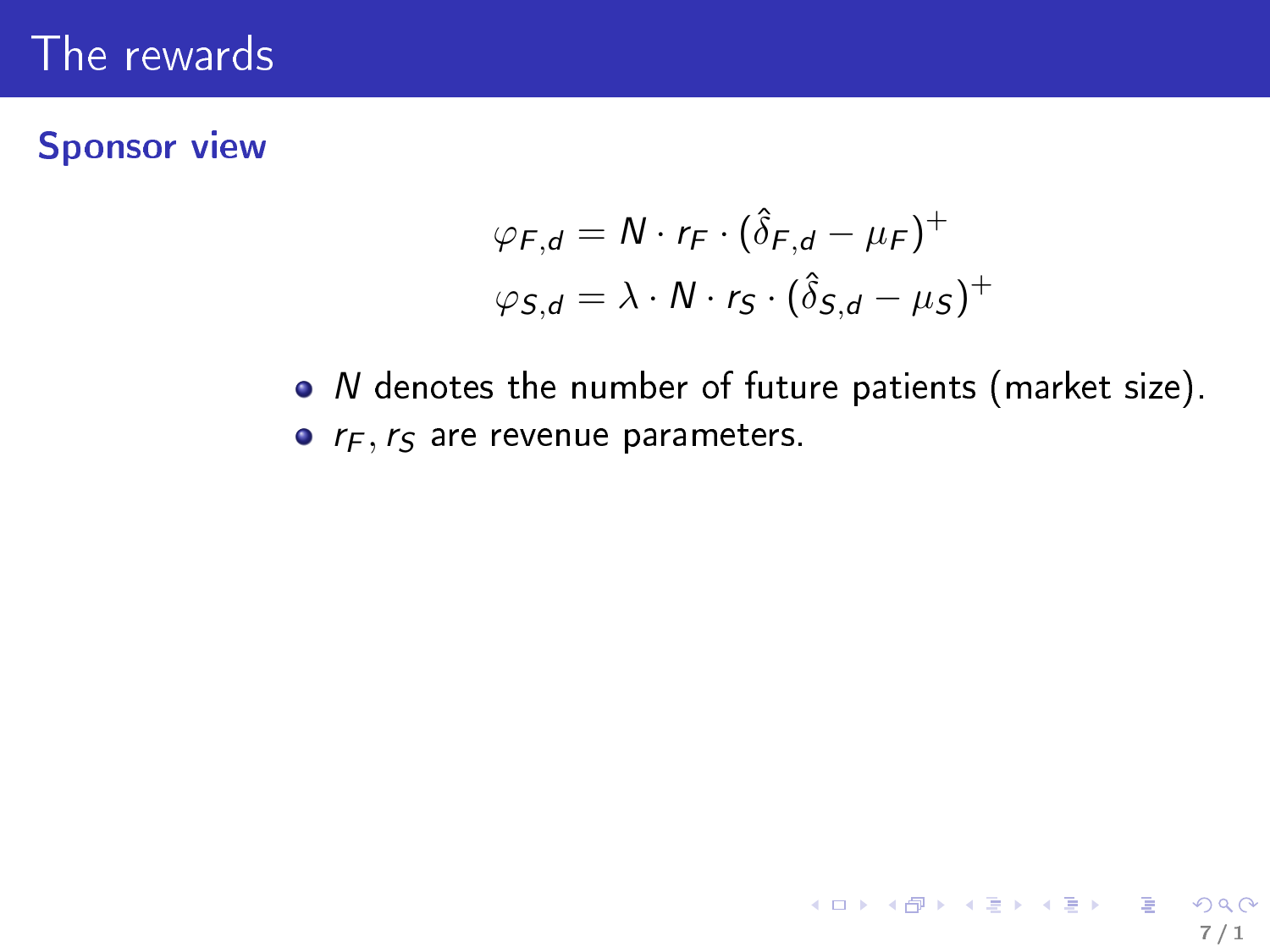### Sponsor view

$$
\varphi_{F,d} = N \cdot r_F \cdot (\hat{\delta}_{F,d} - \mu_F)^+
$$
  

$$
\varphi_{S,d} = \lambda \cdot N \cdot r_S \cdot (\hat{\delta}_{S,d} - \mu_S)^+
$$

 $\bullet$  N denotes the number of future patients (market size).

7 / 1

K ロ X x (@ X X 营 X X 营 X ) 를 → ⊙ Q (^

- $\bullet$   $r_F$ ,  $r_S$  are revenue parameters.
- $\bullet$   $\mu_F$ ,  $\mu_S$  denote clinically relevant thresholds.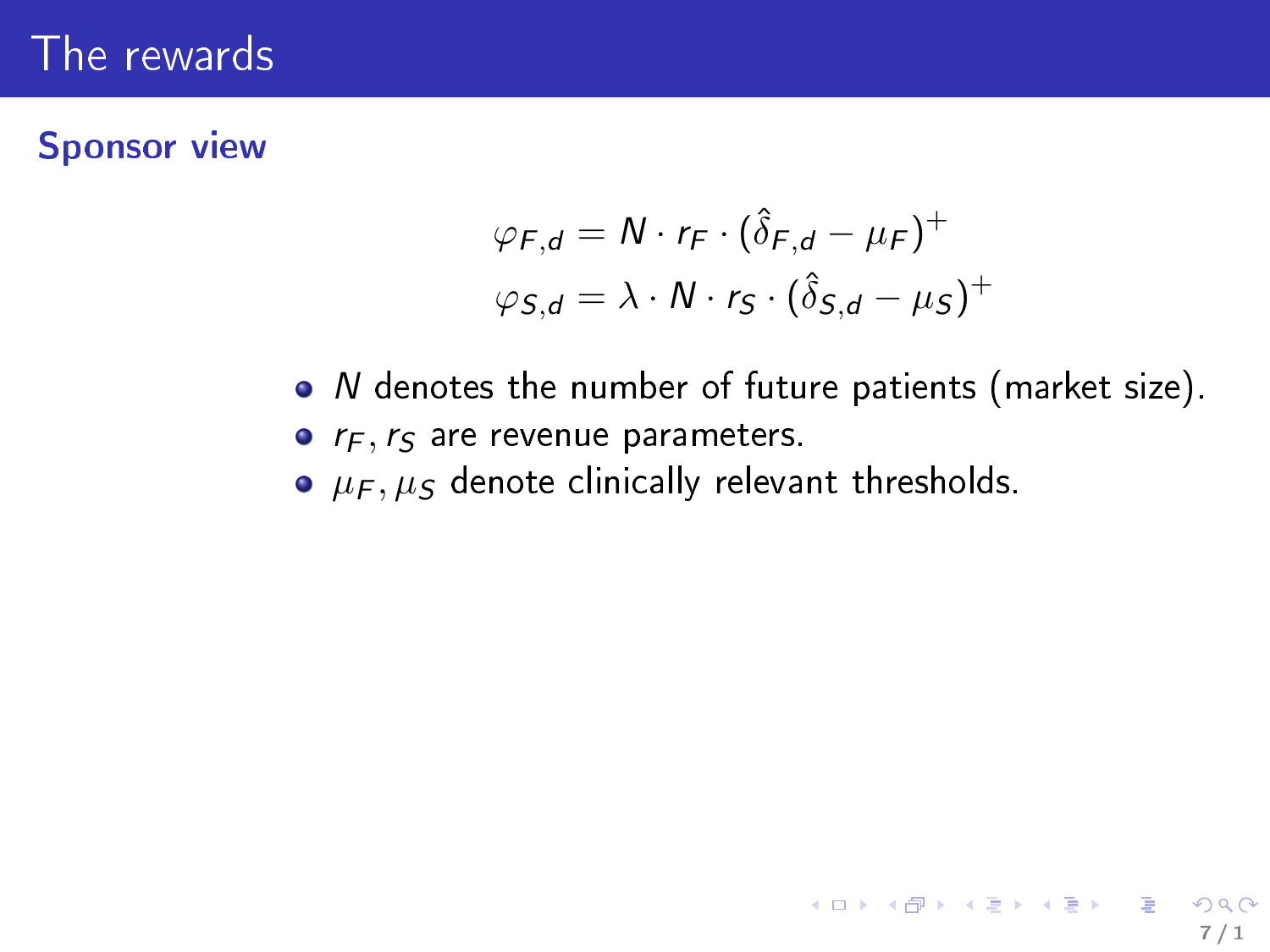#### Sponsor view

$$
\varphi_{F,d} = N \cdot r_F \cdot (\hat{\delta}_{F,d} - \mu_F)^+
$$
  

$$
\varphi_{S,d} = \lambda \cdot N \cdot r_S \cdot (\hat{\delta}_{S,d} - \mu_S)^+
$$

- N denotes the number of future patients (market size).
- $r_F$ ,  $r_S$  are revenue parameters.
- $\bullet$   $\mu_F$ ,  $\mu_S$  denote clinically relevant thresholds.
- $\hat{\delta}_{\mathsf{F},\mathsf{d}}$  and  $\hat{\delta}_{\mathsf{S},\mathsf{d}}$  are the observed efficacy estimates.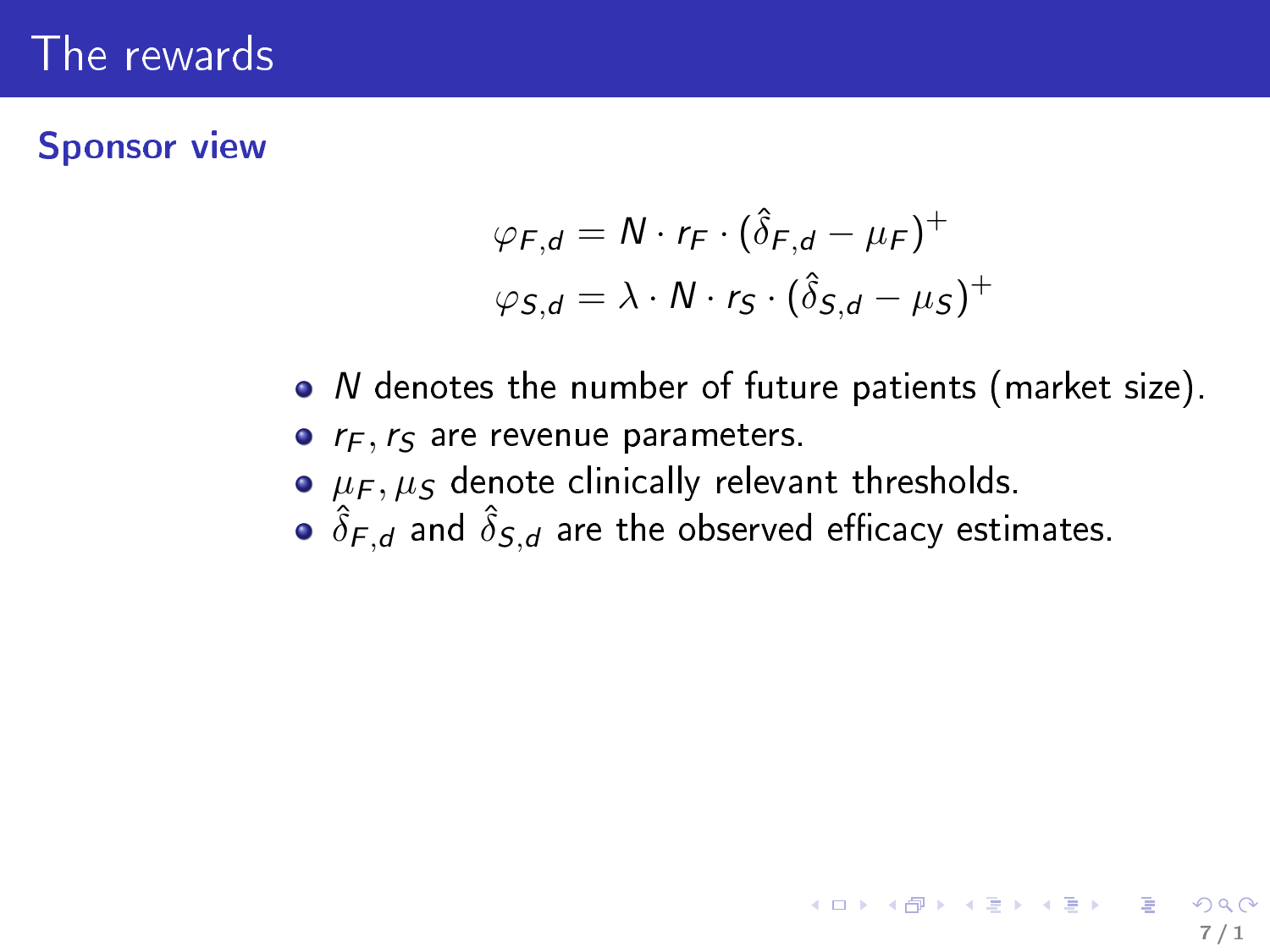#### Sponsor view

$$
\varphi_{F,d} = N \cdot r_F \cdot (\hat{\delta}_{F,d} - \mu_F)^+
$$
  

$$
\varphi_{S,d} = \lambda \cdot N \cdot r_S \cdot (\hat{\delta}_{S,d} - \mu_S)^+
$$

- N denotes the number of future patients (market size).
- $\bullet$   $r_F$ ,  $r_S$  are revenue parameters.
- $\bullet$   $\mu_F$ ,  $\mu_S$  denote clinically relevant thresholds.
- $\hat{\delta}_{\mathsf{F},\mathsf{d}}$  and  $\hat{\delta}_{\mathsf{S},\mathsf{d}}$  are the observed efficacy estimates.

Public health view

$$
\varphi_{F,d} = N \cdot r_F \cdot (\delta_F - \mu_F)
$$
  

$$
\varphi_{S,d} = \lambda \cdot N \cdot r_S \cdot (\delta_S - \mu_S)
$$

7 / 1

K ロ X X @ X X 할 X X 할 X X 할 ...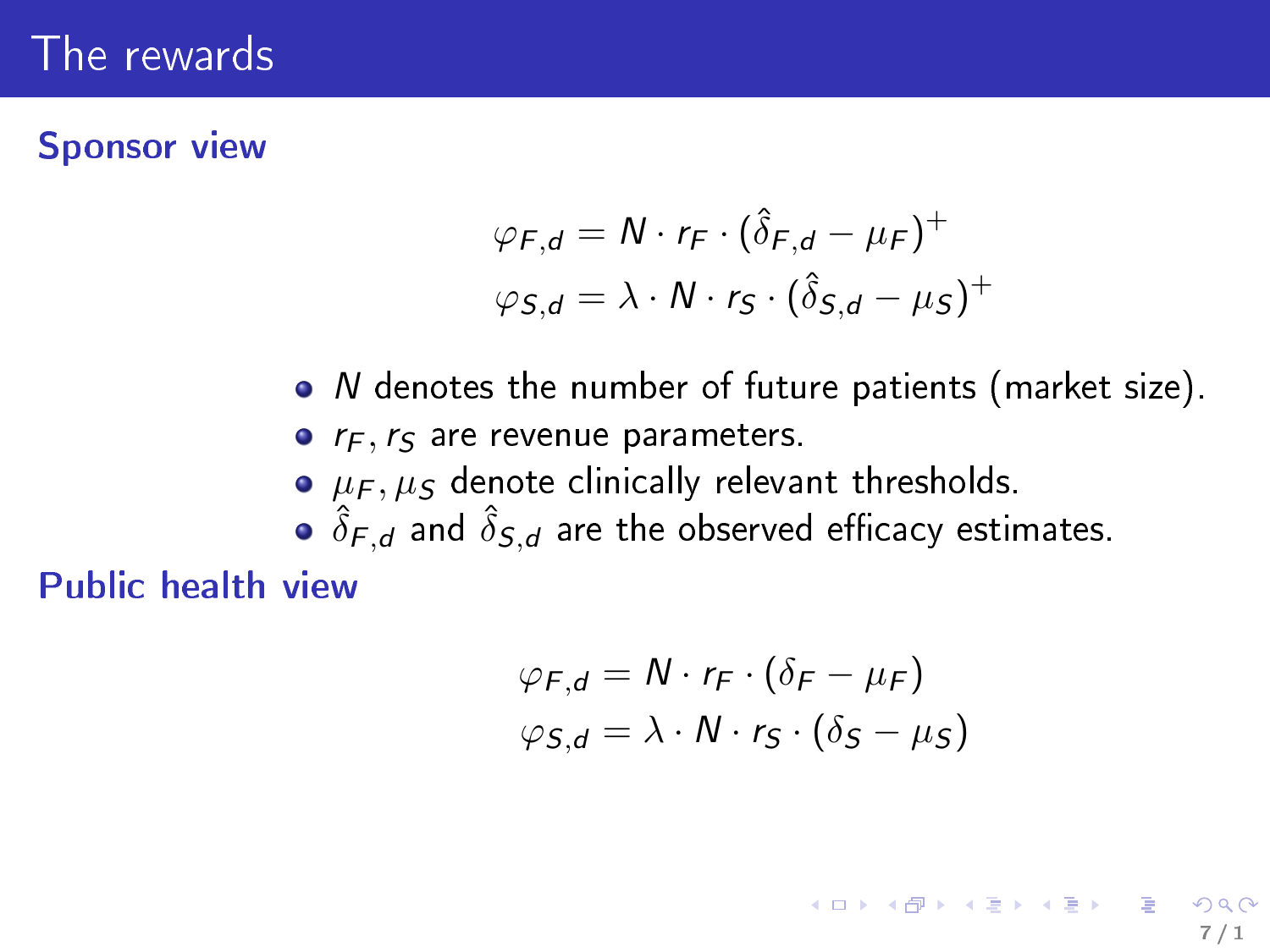#### Sponsor view

$$
\varphi_{F,d} = N \cdot r_F \cdot (\hat{\delta}_{F,d} - \mu_F)^+
$$
  

$$
\varphi_{S,d} = \lambda \cdot N \cdot r_S \cdot (\hat{\delta}_{S,d} - \mu_S)^+
$$

- N denotes the number of future patients (market size).
- $\bullet$   $r_F$ ,  $r_S$  are revenue parameters.
- $\bullet$   $\mu_F$ ,  $\mu_S$  denote clinically relevant thresholds.
- $\hat{\delta}_{\mathsf{F},\mathsf{d}}$  and  $\hat{\delta}_{\mathsf{S},\mathsf{d}}$  are the observed efficacy estimates.

Public health view

$$
\varphi_{F,d} = N \cdot r_F \cdot (\delta_F - \mu_F)
$$
  

$$
\varphi_{S,d} = \lambda \cdot N \cdot r_S \cdot (\delta_S - \mu_S)
$$

7 / 1

K ロ ▶ K @ ▶ K 할 ▶ K 할 ▶ ① 할 → ① Q ①

 $\delta$ <sub>S</sub>,  $\delta$ <sub>F</sub> denote true effect sizes.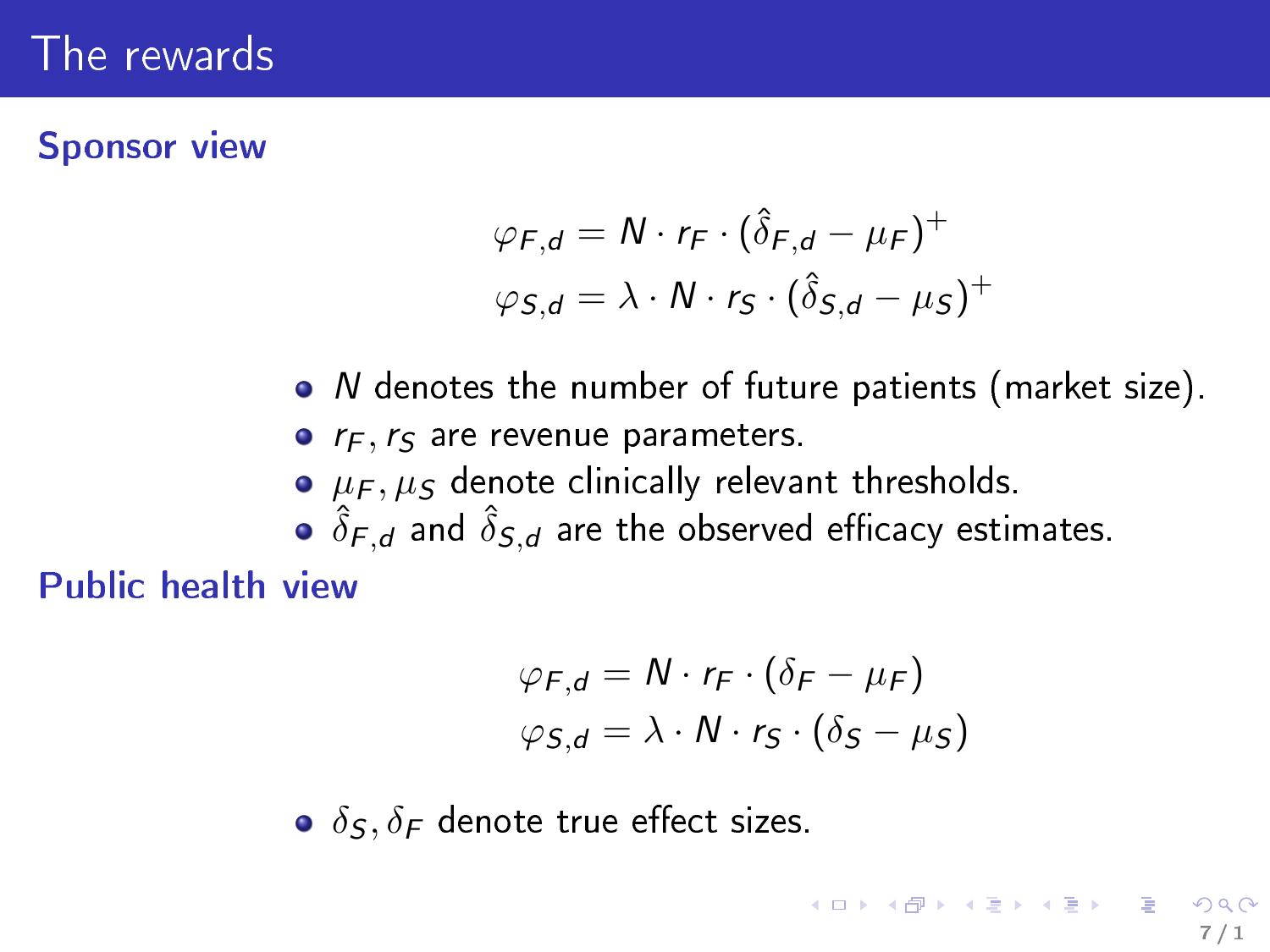### Classical Trial

$$
C(d) = c_{\text{setup}} + 2nc_{\text{per-patient}}.
$$

8 / 1

K ロ ▶ K @ ▶ K 할 ▶ K 할 ▶ ① 할 → ① 의 안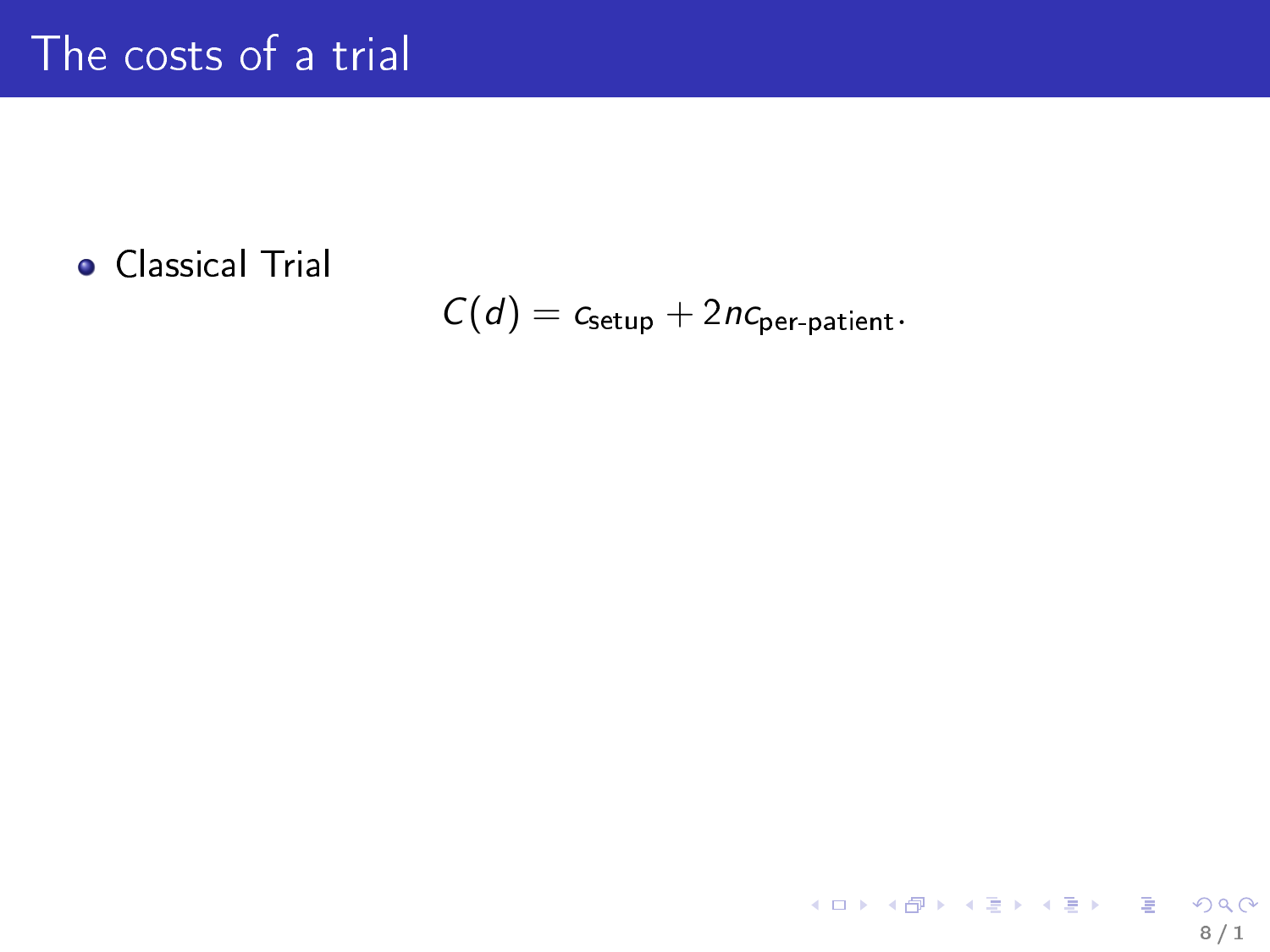Classical Trial

$$
C(d) = c_{\text{setup}} + 2nc_{\text{per-patient}}.
$$

**•** Stratified Trial

$$
C(d) = c_{\text{setup}} + c_{\text{Biomarker development}} + 2n(c_{\text{per patient}} + c_{\text{screening}}).
$$

 $\prec$ 

$$
\Box \rightarrow \Box \Box \rightarrow \Box \Box \rightarrow \Box \Box \rightarrow \Box \Box \rightarrow \Box \Box \rightarrow \Box \Box \rightarrow \Box \Box \rightarrow \Box \Box \rightarrow \Box \Box \rightarrow \Box \Box \rightarrow \Box \Box \rightarrow \Box \Box \rightarrow \Box \Box \rightarrow \Box \Box \rightarrow \Box \Box \rightarrow \Box \Box \rightarrow \Box \Box \rightarrow \Box \Box \rightarrow \Box \Box \rightarrow \Box \rightarrow \Box \Box \rightarrow \Box \rightarrow \Box \rightarrow \Box \rightarrow \Box \rightarrow \Box \rightarrow \Box \rightarrow \Box \rightarrow \Box \rightarrow \Box \rightarrow \Box \rightarrow \Box \rightarrow \Box \rightarrow \Box \rightarrow \Box \rightarrow \Box \rightarrow \Box \rightarrow \Box \rightarrow \Box \rightarrow \Box \rightarrow \Box \rightarrow \Box \rightarrow \Box \rightarrow \Box \rightarrow \Box \rightarrow \Box \rightarrow \Box \rightarrow \Box \rightarrow \Box \rightarrow \Box \rightarrow \Box \rightarrow \Box \rightarrow \Box \rightarrow \Box \rightarrow \Box \rightarrow \Box \rightarrow \Box \rightarrow \Box \rightarrow \Box \rightarrow \Box \rightarrow \Box \rightarrow \Box \rightarrow \Box \rightarrow \Box \rightarrow \Box \rightarrow \Box \rightarrow \Box \rightarrow \Box \rightarrow \Box \rightarrow \Box \rightarrow \Box \rightarrow \Box \rightarrow \Box \rightarrow \Box \rightarrow \Box \rightarrow \Box \rightarrow \Box \rightarrow \Box \rightarrow \Box \rightarrow \Box \rightarrow \Box \rightarrow \Box \rightarrow \Box \rightarrow \Box \rightarrow \Box \rightarrow \Box \rightarrow \Box \rightarrow \Box \rightarrow \Box \rightarrow \Box \rightarrow \Box \rightarrow \Box \rightarrow \Box \rightarrow \Box \rightarrow \Box \rightarrow \Box \rightarrow \Box \rightarrow \Box \rightarrow \Box \rightarrow \Box \rightarrow \Box \rightarrow \Box \rightarrow \Box \rightarrow \Box \rightarrow \Box \rightarrow \Box \rightarrow \Box \rightarrow \Box \rightarrow \Box \rightarrow \Box \rightarrow \Box \rightarrow \Box \rightarrow \Box \rightarrow \Box \rightarrow \Box \rightarrow \Box \rightarrow \Box \rightarrow \Box \rightarrow \Box \rightarrow \Box \rightarrow \Box \rightarrow \Box \rightarrow \Box \rightarrow \Box \rightarrow \Box \rightarrow \Box \rightarrow \Box \rightarrow \Box \rightarrow \Box \rightarrow \Box \rightarrow \Box \rightarrow \Box \rightarrow \Box \rightarrow \Box \rightarrow \Box \rightarrow \Box \rightarrow \Box \rightarrow \Box \rightarrow \Box \rightarrow \Box \rightarrow \Box \rightarrow \Box \rightarrow \Box \rightarrow \Box \rightarrow \Box \rightarrow \Box \rightarrow \Box \rightarrow \Box \rightarrow \Box \rightarrow \Box \rightarrow \Box \rightarrow \Box \rightarrow \Box \rightarrow \Box \rightarrow \Box \rightarrow \Box \rightarrow \Box \rightarrow \Box \rightarrow \Box \rightarrow \Box \rightarrow \Box \rightarrow \Box \rightarrow \Box \rightarrow \Box \rightarrow \Box \rightarrow \Box \rightarrow \Box \rightarrow \Box \rightarrow \Box \rightarrow \Box \rightarrow \Box \rightarrow \Box \rightarrow \Box \rightarrow \Box \rightarrow \Box \rightarrow \Box \rightarrow \Box \rightarrow \Box \rightarrow \Box \rightarrow
$$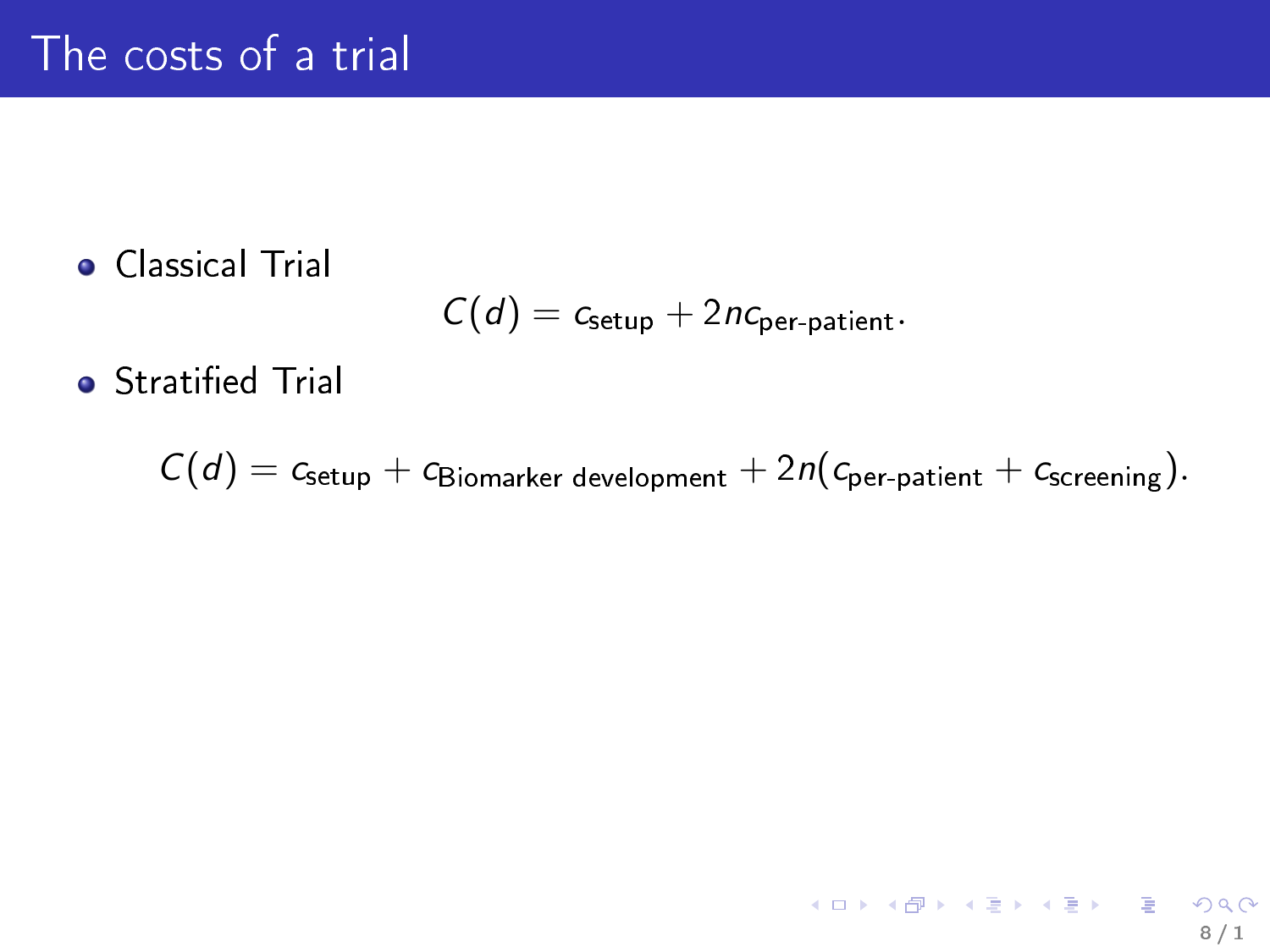Classical Trial

$$
C(d) = c_{\text{setup}} + 2nc_{\text{per-patient}}.
$$

**•** Stratified Trial

$$
C(d) = c_{\text{setup}} + c_{\text{Biomarker development}} + 2n(c_{\text{per patient}} + c_{\text{screening}}).
$$

**•** Enrichment Trial

$$
C(d) = c_{\text{setup}} + c_{\text{Biomarker development}} + 2n(c_{\text{per-patient}} + \frac{c_{\text{screening}}}{\lambda}).
$$

8 / 1

K ロ ▶ K @ ▶ K 할 ▶ K 할 ▶ → 할 → 9 Q @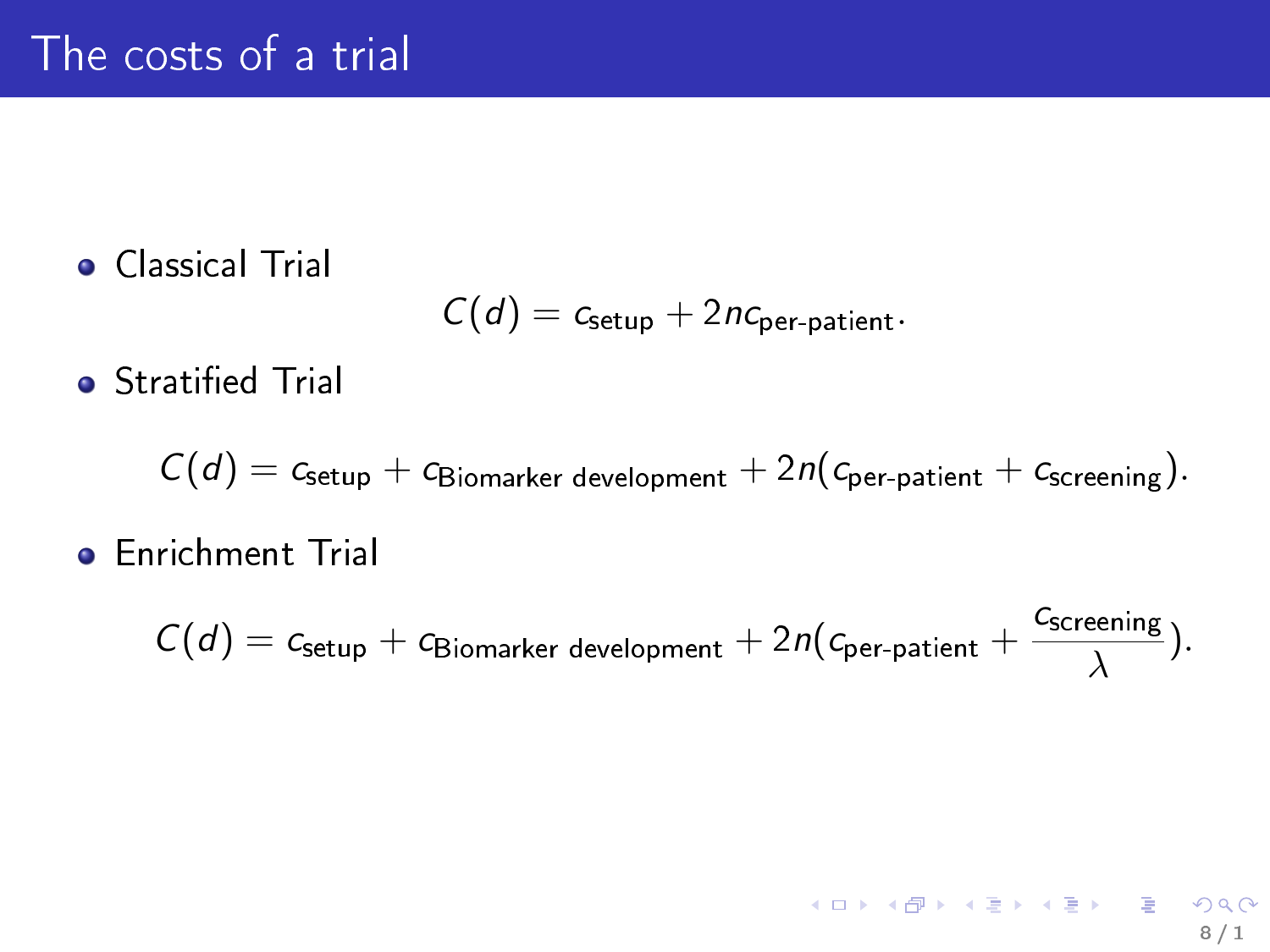$\pi$  . prior on the effect sizes  $\Delta=(\delta_{\mathcal{S}},\delta_{\mathcal{S}'})$  in  $\mathcal S$  and  $\mathcal S'$ .

The optimal design is given by

$$
d^* \in \text{argmax}_{d \in D} E_{\pi}\left[E_{\Delta}[U(d)]\right]
$$

9 / 1

イロト イ御 トイミト イミト ニミー りんぴ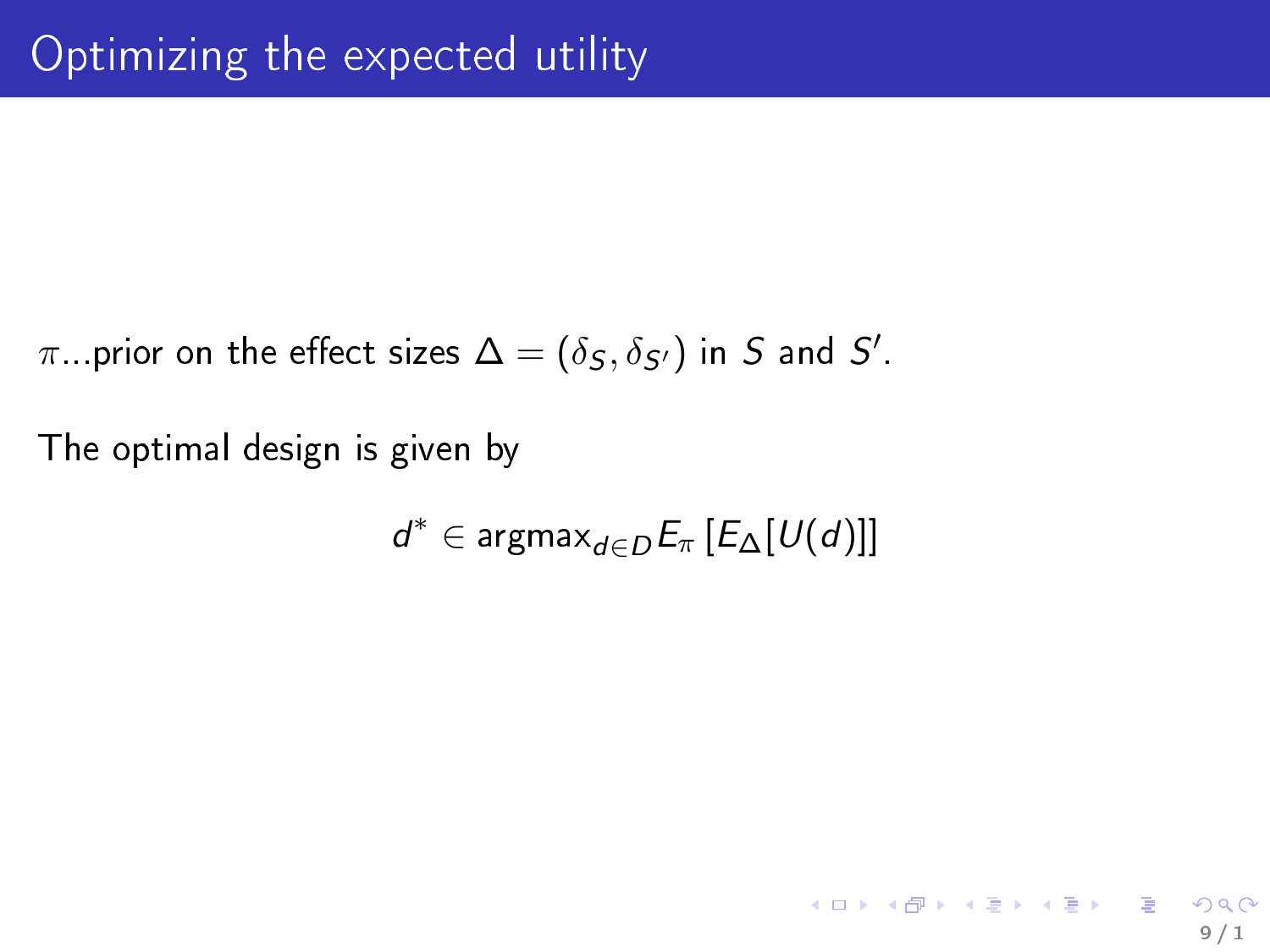Prior:

- Point prior on  $\delta_S$ :  $P_\pi(\delta_S = 0.3) = 1$
- $\bullet$  Discrete prior on  $\delta_{S'}$

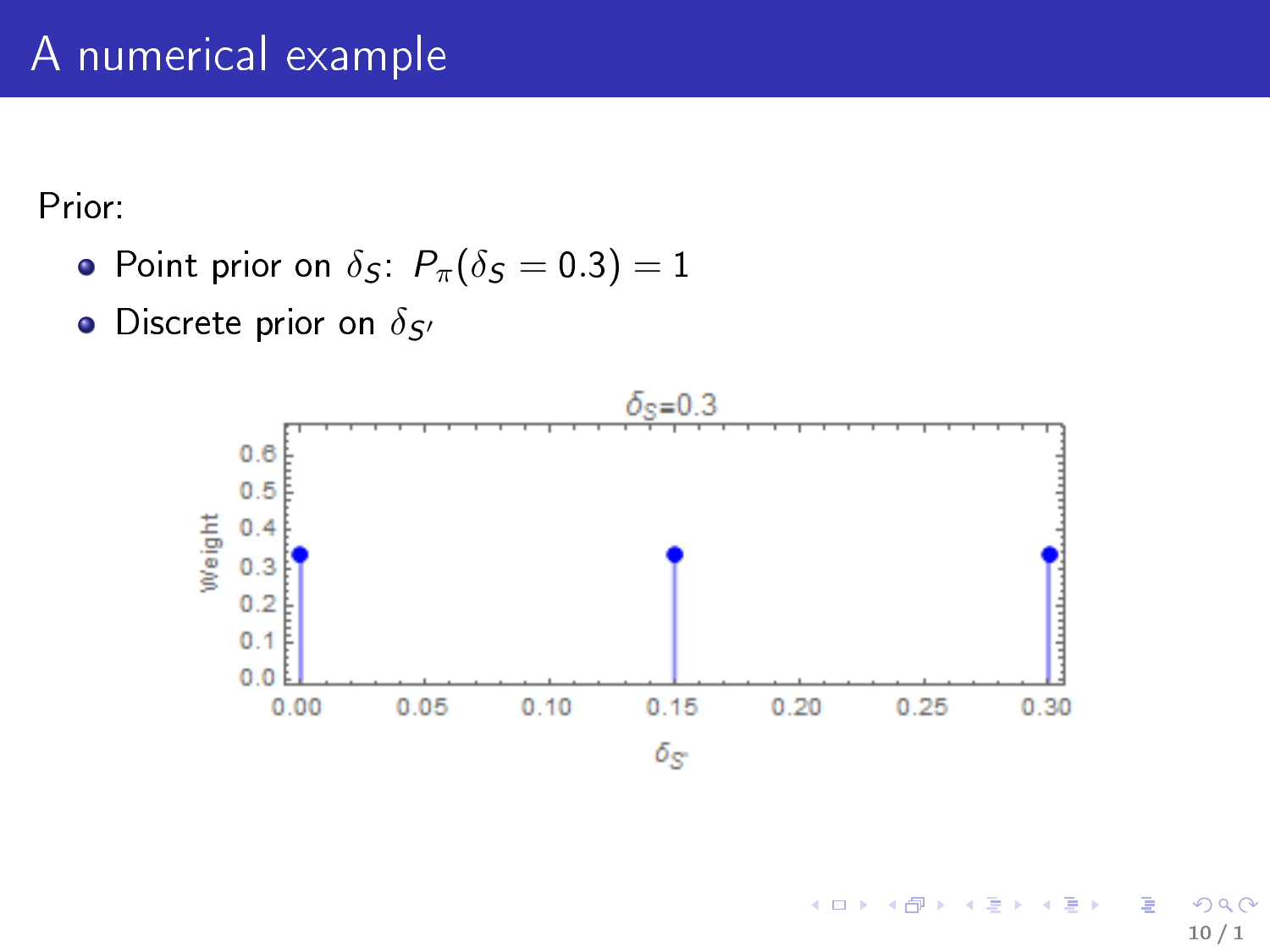We choose the following parameter configuration:

$$
c_{\text{setup}} = 1\text{MUSD}, c_{\text{per-patient}} = 0.05\text{MUSD}, \mu_\text{F} = \mu_\text{S} = 0.1
$$

 $Nr_F = Nr_S = 1000MUSD$ , CBiomarker development = Cscreening = 0.

11 / 1

 $\mathbf{A} \cap \mathbf{B} \rightarrow \mathbf{A} \oplus \mathbf{B} \rightarrow \mathbf{A} \oplus \mathbf{B} \rightarrow \mathbf{B} \oplus \mathbf{B} \oplus \mathbf{B} \oplus \mathbf{B} \oplus \mathbf{B} \oplus \mathbf{B} \oplus \mathbf{B} \oplus \mathbf{B} \oplus \mathbf{B} \oplus \mathbf{B} \oplus \mathbf{B} \oplus \mathbf{B} \oplus \mathbf{B} \oplus \mathbf{B} \oplus \mathbf{B} \oplus \mathbf{B} \oplus \mathbf{B} \oplus \mathbf{B} \oplus \mathbf{B} \opl$ 

For the public health view we use the same reward and cost parameters.

#### Consistency parameters

- We set  $\tau s = \tau s = 0.3$  in the sponsor view.
- We set  $\tau s = 0.3$  and optimize  $\tau s$  in the public health view.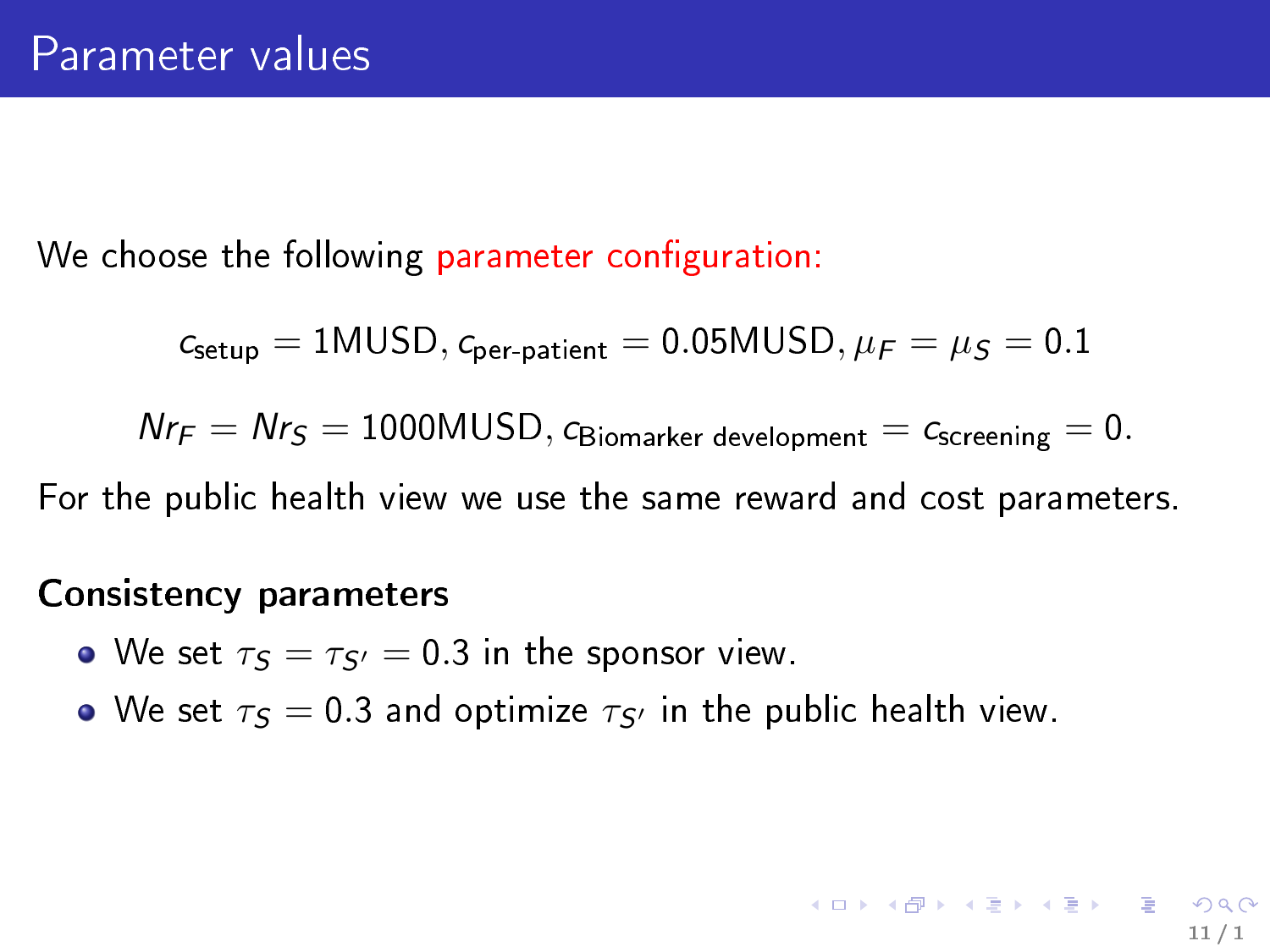

- For both views the classical design is optimal for low prevalences and the stratified design is optimal for large prevalences.
- **•** The enrichment design is never optimal.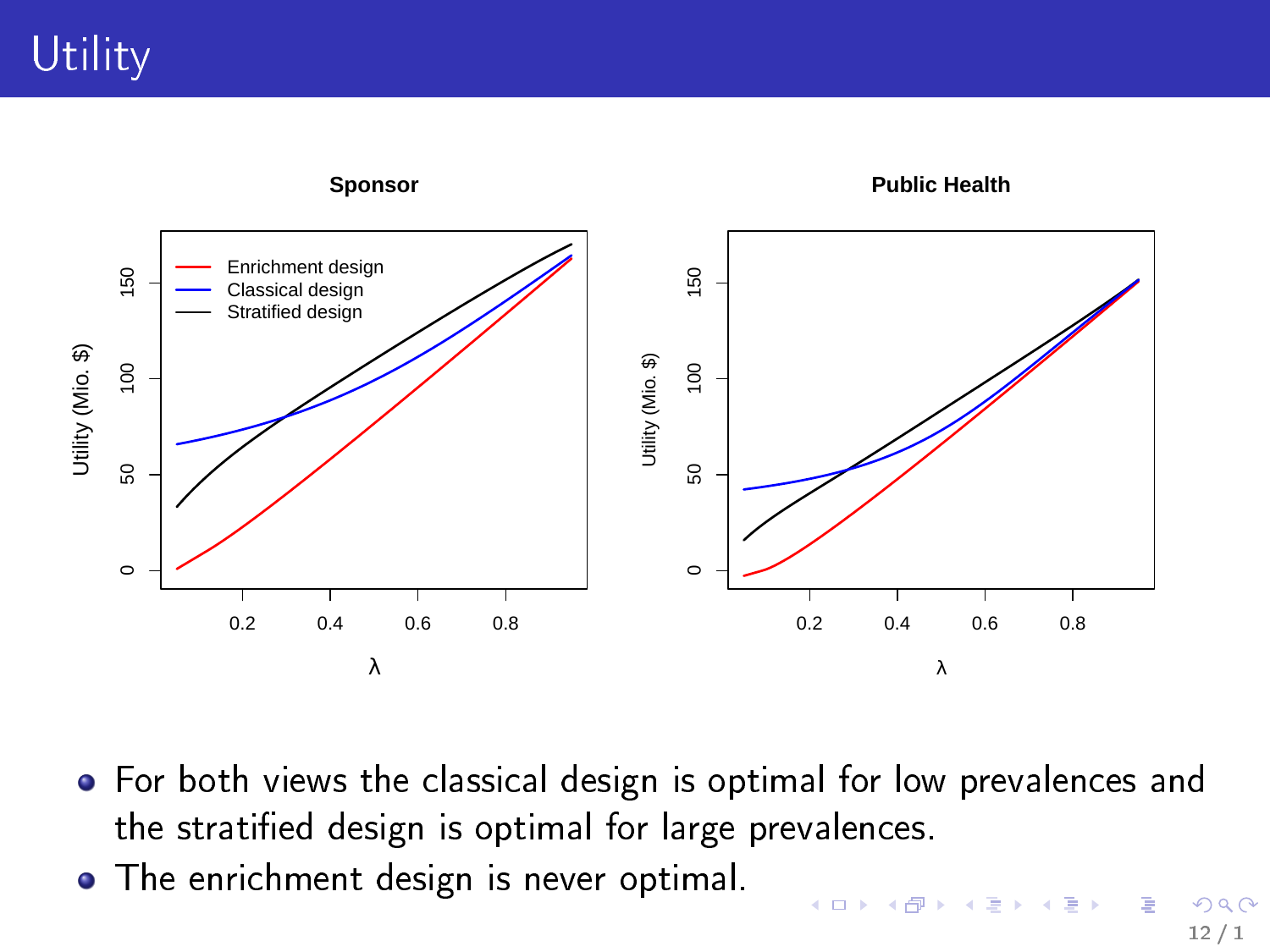# Per group sample size



• In the public health view it is optimal to conduct larger trials.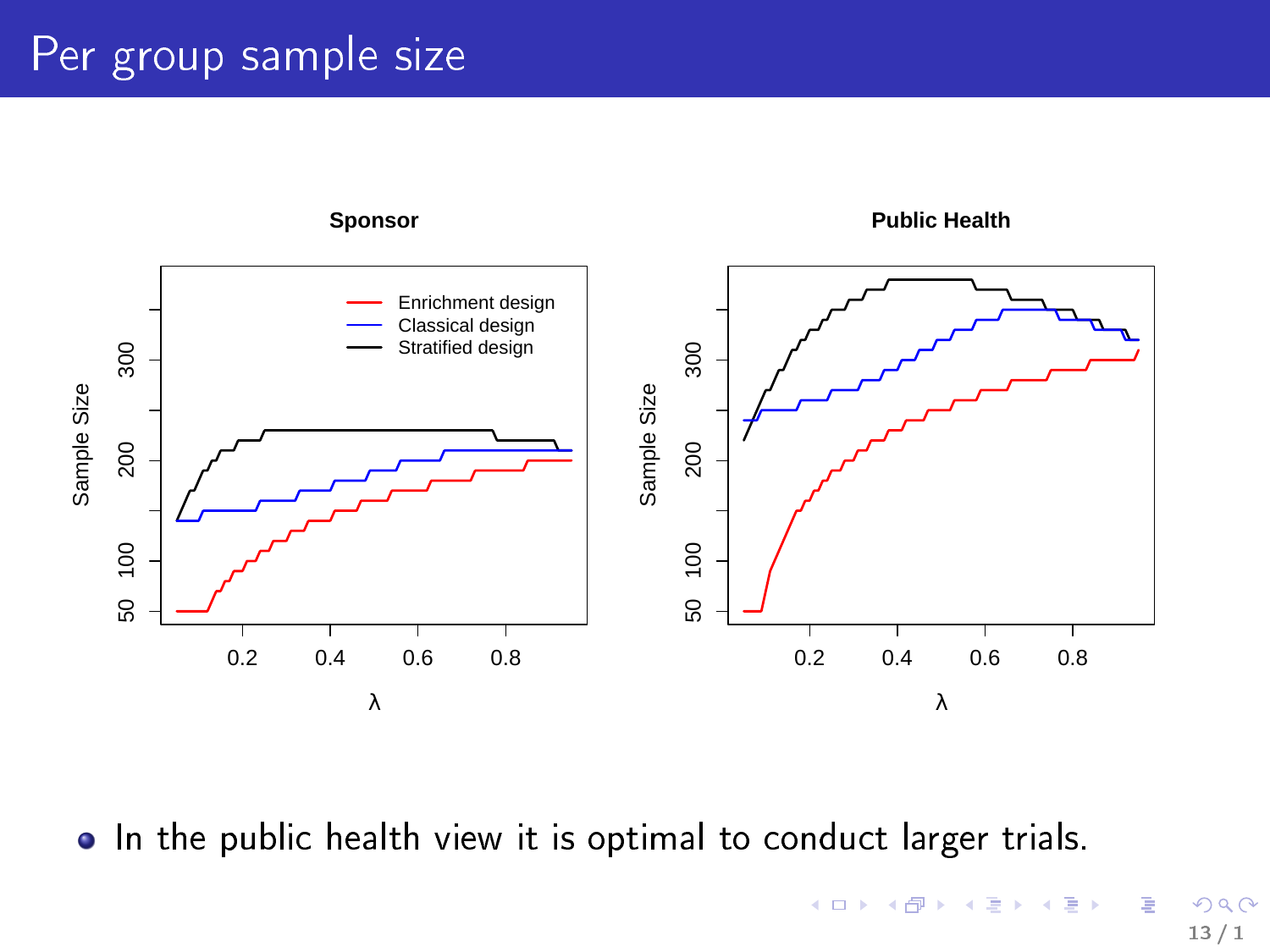# **Weights**



- For low prevalences more weight is put on  $H_F$ , for large prevalences  $H_S$  is more important.
- As the subgroup gets larger, the optimal consistency parameter  $\tau_{S}$ gets larger. **← ロ → → イロ**  $\,$   $\,$  $\leftarrow \equiv$  $\mathbf{p}$  $\bar{A}$ Þ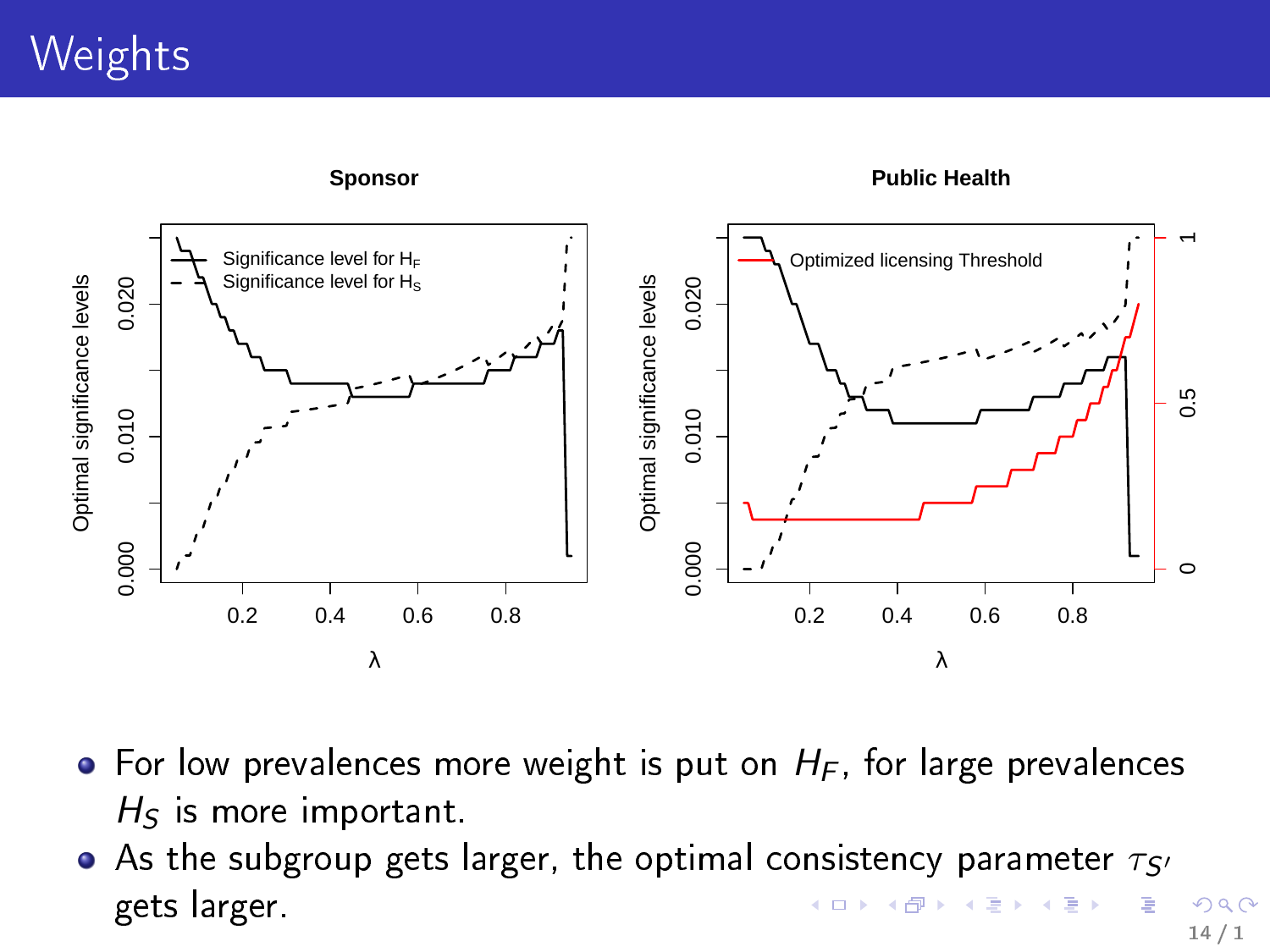We change the biomarker related costs from

 $c_{\text{Biomarker development}} = c_{\text{screening}} = 0$ 

to

 $c_{\text{Biomarker development}} = 1 \text{MUSD}, c_{\text{screening}} = 5000 \text{USD}$ 

15 / 1

K ロ ▶ K @ ▶ K 할 ▶ K 할 ▶ 이 할 → 900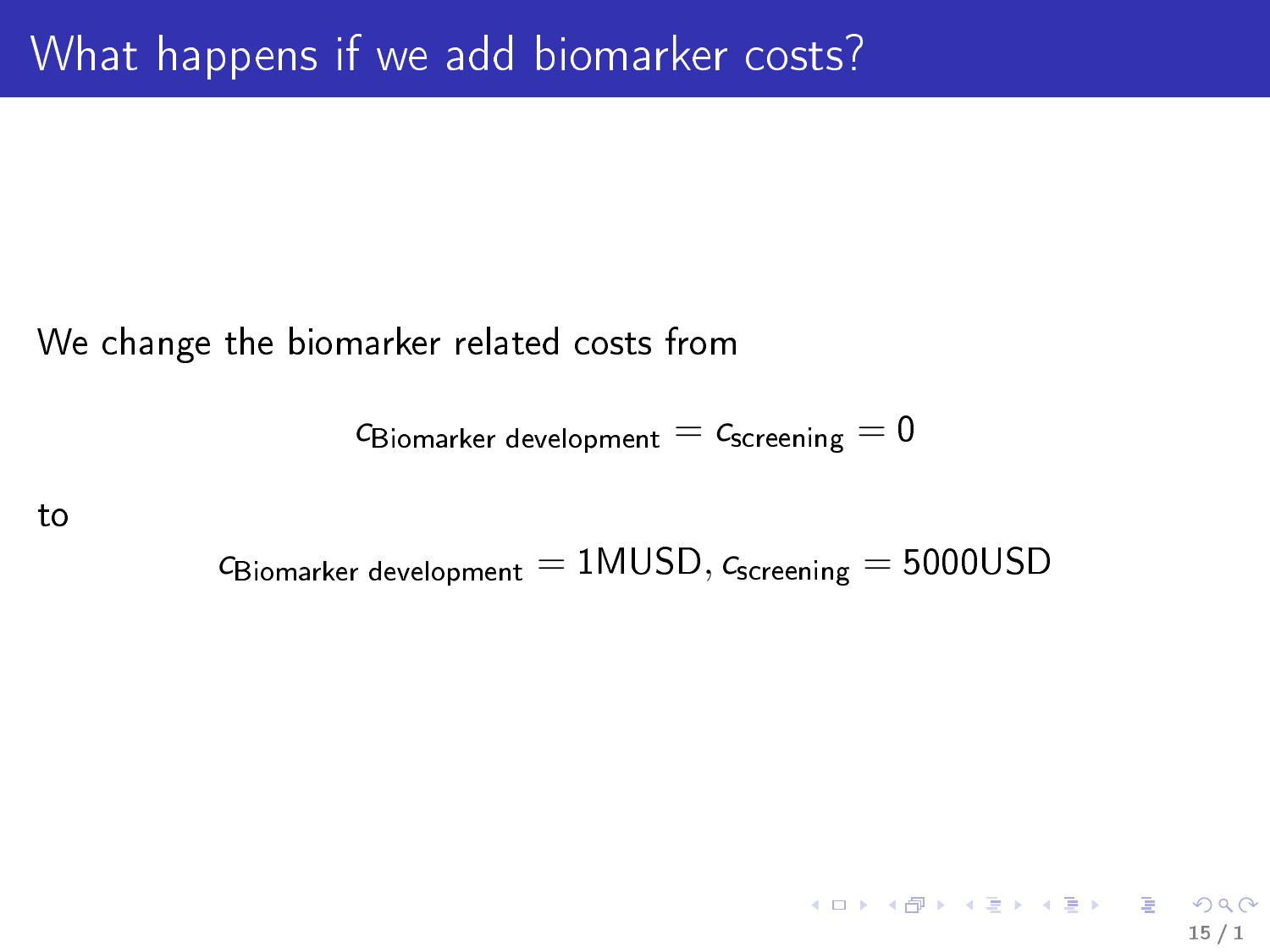# Changes in the sponsor view



16 / 1

 $QQ$ 

 $\mathbb{D} \rightarrow$ 

э

**K ロ ト K 何 ト K ヨ ト K** 

- Cutpoint is shifted to the right.
- Classical designs is not affected.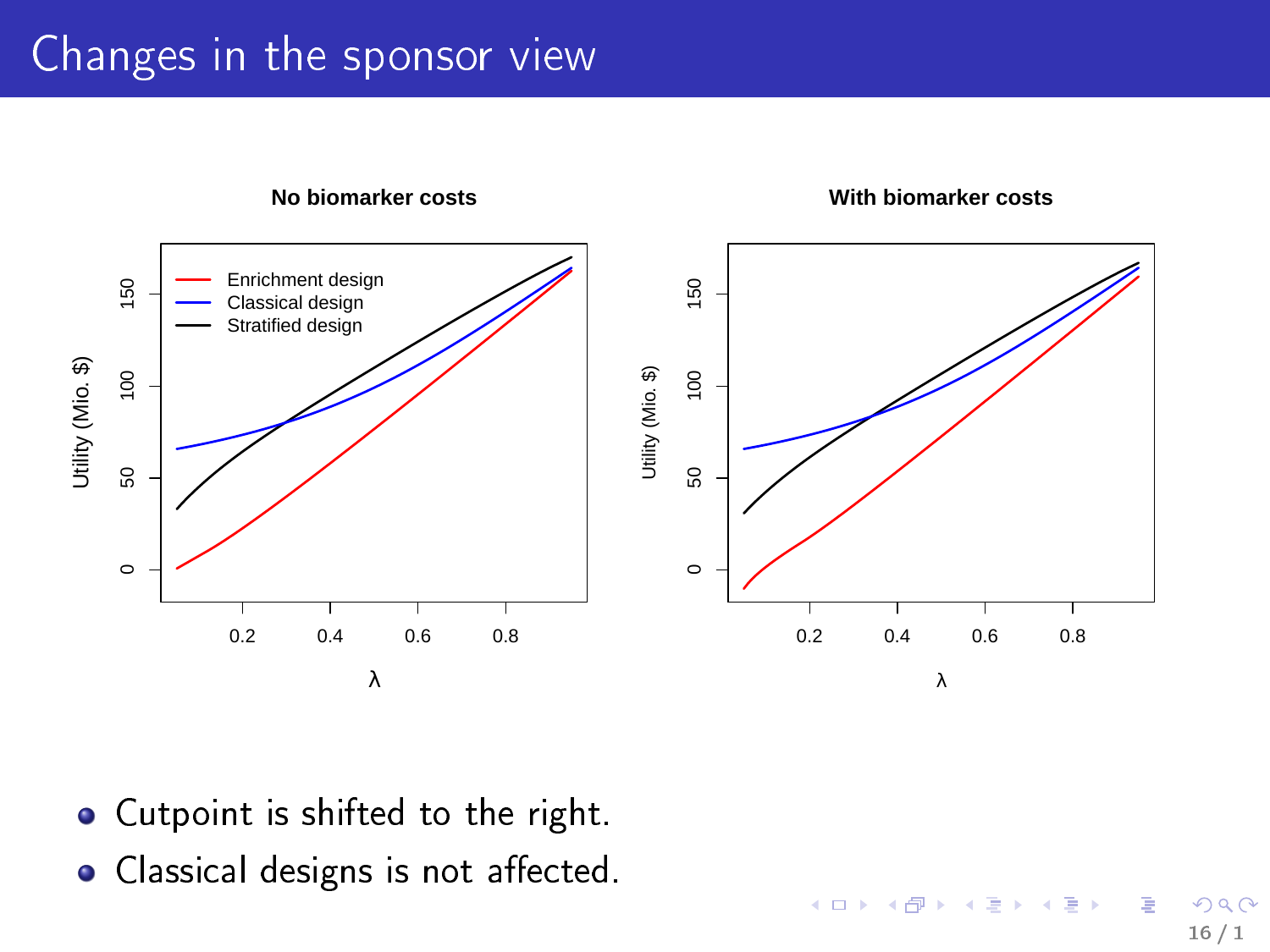# Changes in the public health view



- Cutpoint is shifted to the right  $\bullet$
- In addition, the classical designs is also optimal for very large prevalences.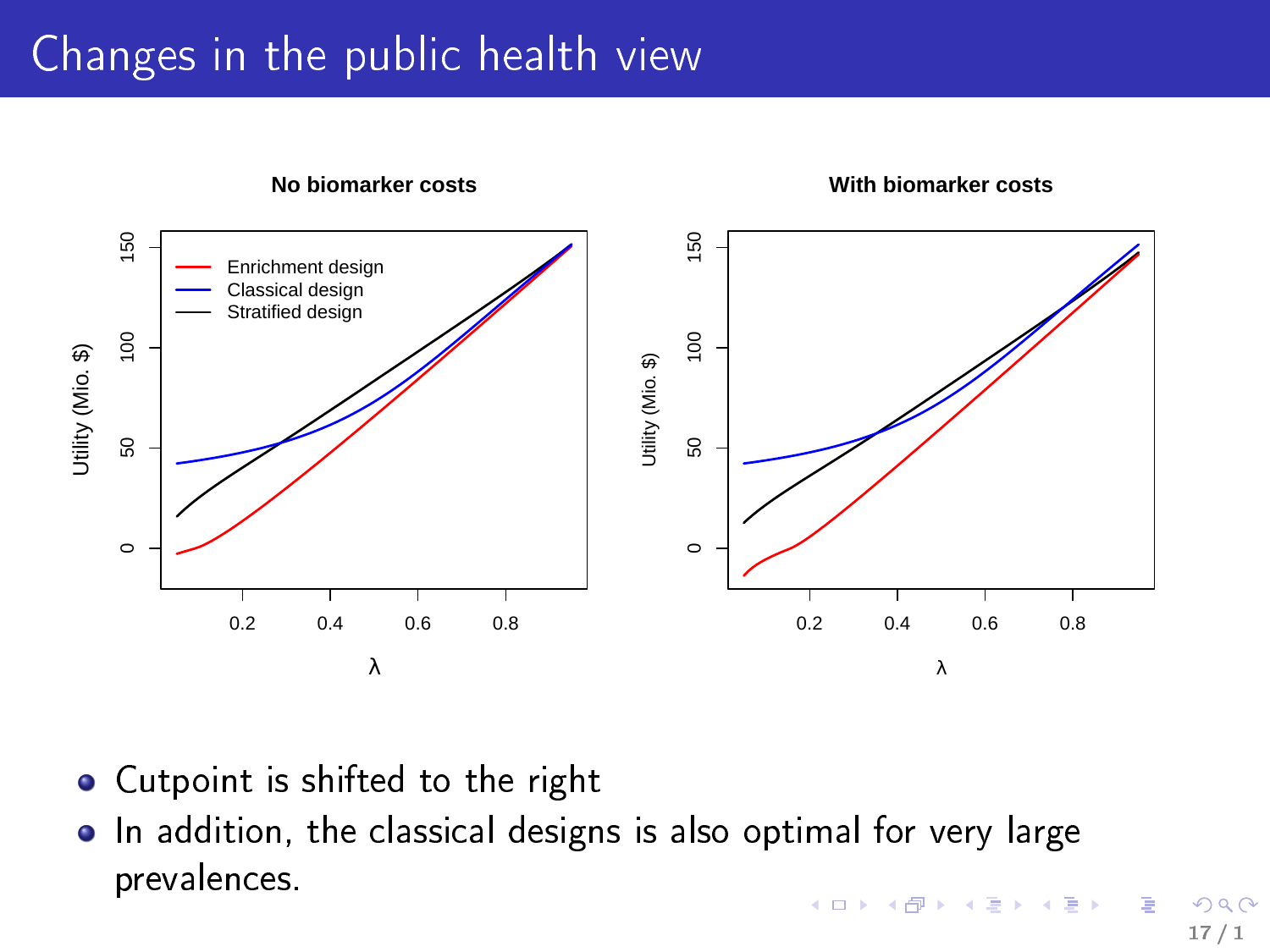- In general, the decision theoretic approach gives guidance regarding the choice of the trial design (including the type of the trial, the choice of the sample size and the weights in the multiple test)
- The analysis of the example shows that the optimal sponsor decision depends strongly on the particulars of the situation. Subgroup prevalence, trial costs and initial beliefs are all important to consider when making the design choice.
- Allows for comparing optimal designs from sponsor's and public health perspective.
- **•** The model can be extended in several directions.
	- Allow for partial enrichment.
	- Include adaptive enrichment designs.